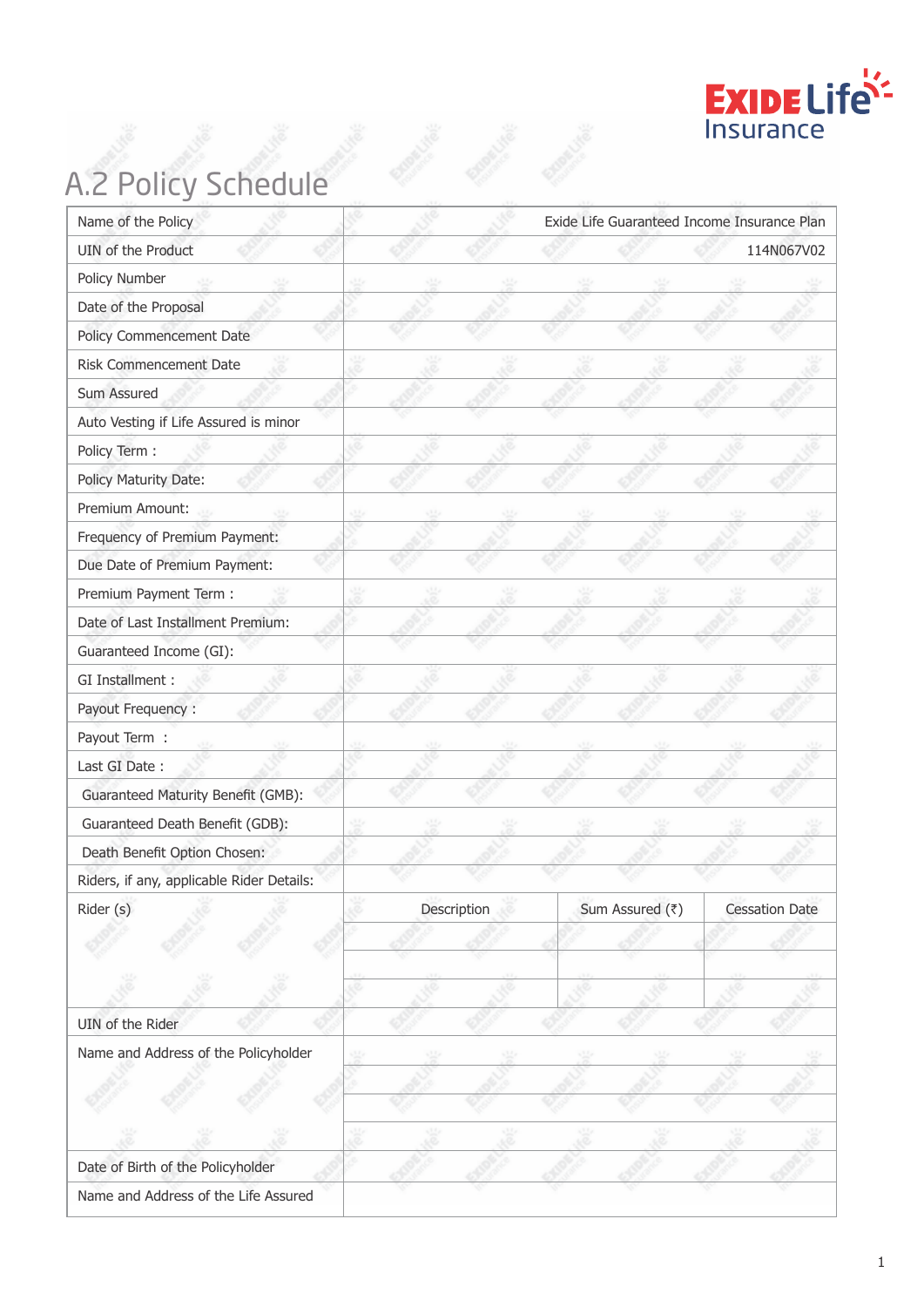

| Age of Life Assured at Entry                           |                        |                       |                                 |                |
|--------------------------------------------------------|------------------------|-----------------------|---------------------------------|----------------|
| Date of Birth                                          |                        |                       |                                 |                |
| Whether Age admitted?                                  |                        |                       |                                 |                |
| Name of Nominee(s) and Relationship<br>to Life Assured | Name of<br>Nominee/(s) | Age of<br>Nominee/(s) | Relationship to<br>Life Assured | Proportion (%) |
|                                                        |                        |                       |                                 |                |
|                                                        |                        |                       |                                 |                |
|                                                        |                        |                       |                                 |                |
| Name of Appointee, If Nominee is Minor                 |                        |                       |                                 |                |
| <b>Special Conditions</b>                              |                        |                       |                                 |                |
|                                                        |                        |                       |                                 |                |

**Consolidated Revenue Stamp Duty Paid to the GOVERNMENT OF KARNATAKA for this contract is INR**

The Modal Premium shown in the policy schedule above is exclusive of Goods and Services Tax (GST). GST at the applicable rates will be charged on premiums paid.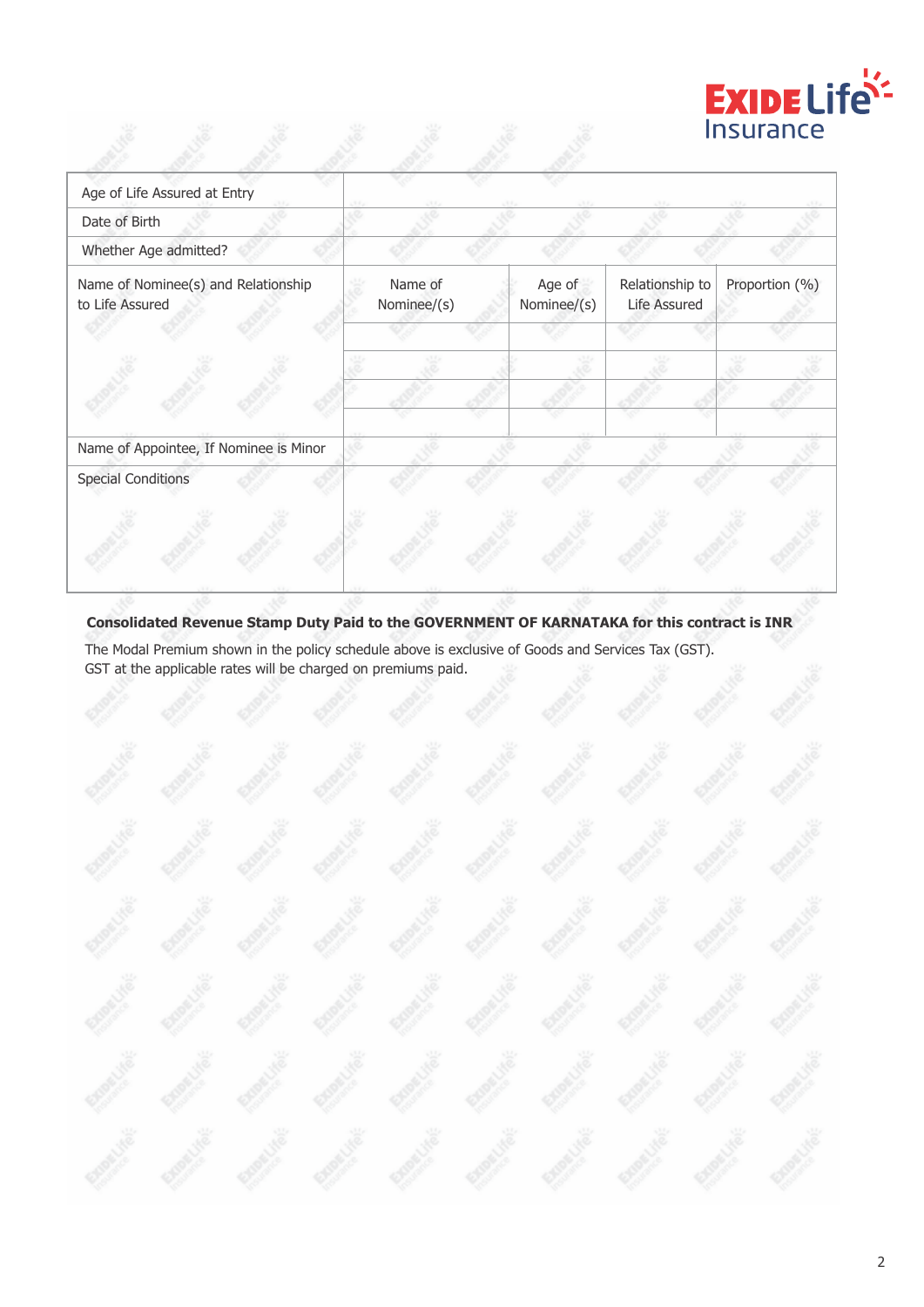

#### **PART B** Important Terms and Definitions

# **B.1. DEFINITIONS**

In this Policy, unless the context requires otherwise, the following words and expressions shall have the meaning ascribed to them respectively herein below:

- **1. Age** shall be age of Life Assured at Policy Commencement Date as at last birthday i.e. the Age in completed years and is recorded in the Policy Schedule based on the details provided by the Policyholder.
- **2.** Annualized Premium shall be the Premium amount payable in a year chosen by the Policyholder, excluding the taxes, rider premiums, underwriting extra premiums and loadings for modal Premiums, if any.
- **3. Benefit/s** means the Death Benefit, Maturity Benefit, Survival Benefit, Surrender Benefit or any other benefit as under the terms of this Policy.
- **4. Eligible Person** means the Policyholder, including assignees under Section 38 of the Insurance Act, 1938, or Nominees under Section 39 of the Insurance Act, 1938 as amended from time to time, or proving executors of administration or other legal representatives, as per the applicable Regulations.
- **5. Force Majeure Event** shall mean an event beyond the control of the Company by which performance of any of Our obligations are prevented or hindered as a consequence of, including but not limited to act of God (such as, but not limited to, fires, explosions, earthquakes, drought, and floods or other natural disasters), act of war, invasion or terrorism, rebellion, revolution, or civil war, labour dispute, riot, strikes, lock outs or disorder, epidemic, acts and regulations of the Government of India or any of its authorized agencies.
- **6. Grace Period** means the time granted by the Company from the due date for the payment of Premium without levy of any interest or penalty during which time the Policy is considered to be In Force. The Grace Period so granted is 15 (fifteen) days for monthly mode and 30 (thirty) days for all other Premium payment modes from the respective Premium payment due date.
- **7. Guaranteed Death Benefit (GDB)** means the amount of life insurance cover as specified in the Policy Schedule or such amount as may be endorsed on the Policy or the reduced death benefit as per the applicable terms of this Policy which is payable by the Company to the Eligible Person as per Clause C.3 mentioned below.
- **8. Guaranteed Income (GI)** means series of payouts as per the Payout Frequency specified in the Policy Schedule, calculated as a fixed percentage of the Sum Assured, payable to the Policyholder as per clause C.1 mentioned below subject to his survival during the Payout Term.
	- **First GI Date** means the date on which first Guaranteed Income (GI) installment shall be payable to the Policyholder and that shall occur at the end of the first Payout Frequency after beginning of the Payout Term.
	- Last GI Date means the date occurring at the end of the Payout Frequency of the Payout Term on which final Guaranteed Income (GI) installment shall be payable to the Policyholder, coinciding with the Policy Maturity Date at end of the Policy Term.
- **9.** Guaranteed Surrender Value (GSV) means the minimum quaranteed amount that is payable in the event of the Policy being surrendered as mentioned in Clause D.3.3.1 of the terms of this Policy.
- **10. In Force** means the status of the Policy being active, all due Premiums have been paid and the Policy is not terminated.
- **11. Lapse** means a non-active life insurance contract on account of nonpayment of Premium within the Grace Period.
- **12. Life Assured** means the person named as such in the Policy Schedule, on whose life the Policy has been taken in terms hereof.
- 13. Nominee/s means the person/(s) named in the Policy Schedule who has/have been nominated by the Policyholder (who is also the Life Insured in the Policy) in accordance with the Section 39 of the Insurance Act, 1938 as amended from time to time to receive the benefits in respect of this Policy.
- **14. Payout Frequency** means either monthly or annual mode opted by the Policyholder to receive Guaranteed Income installment, payable at end of frequency during the entire Payout Term.
- 15. Payout Term means the period in years, which starts after end of the final year of PPT subject to last due Premium being paid, during which Guaranteed Income installments are payable under the Policy, as specified in the Policy Schedule.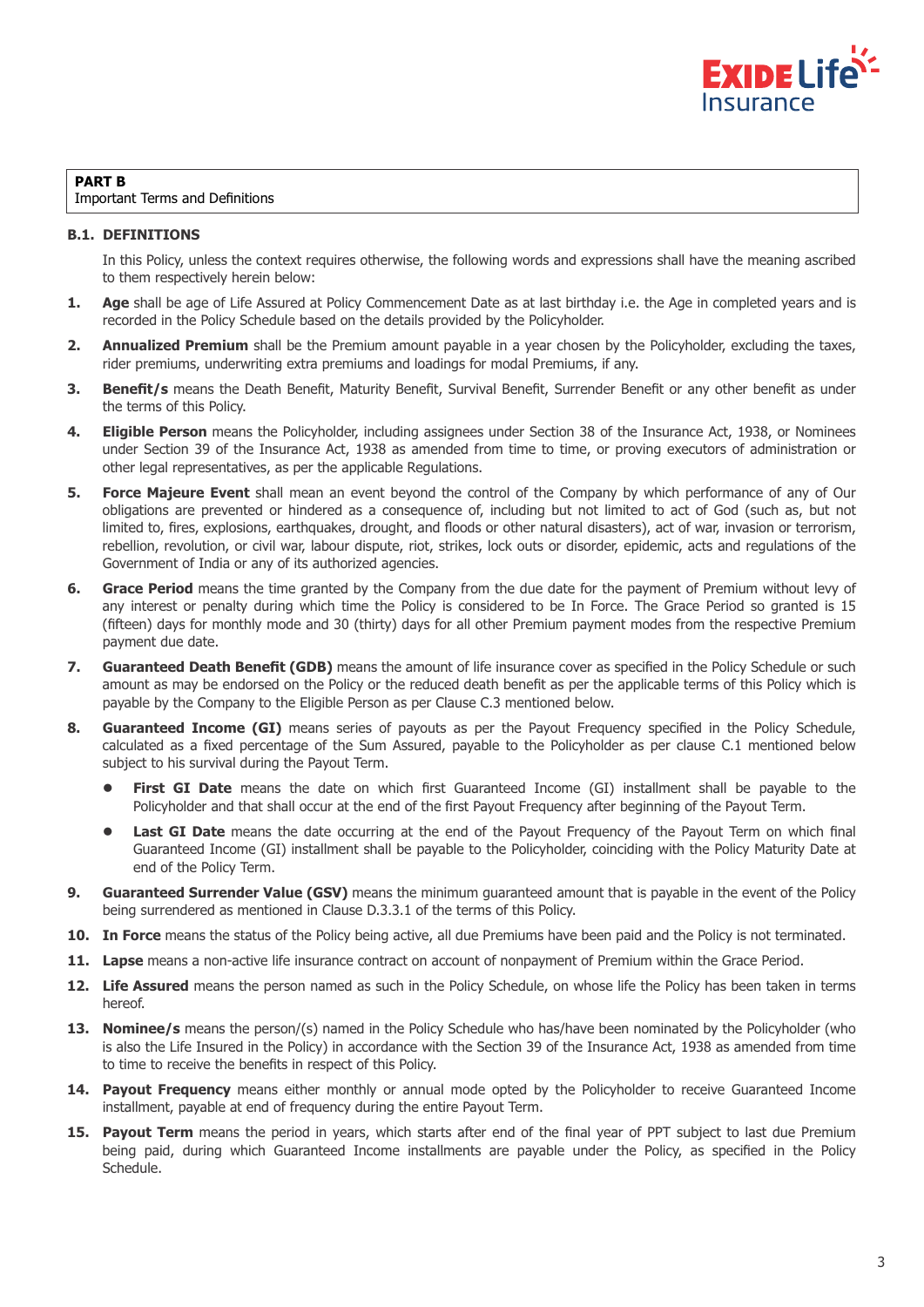

- **16. Policy** means the contract of insurance entered into between the Policyholder and the insurer as evidenced by the Policy Document.
- **17. Policyholder** shall mean the owner of this Policy and is referred to as the proposer in the proposal form and is named as such in the Policy Schedule.
- **18. Policy Commencement Date / Date of Inception** of the Policy is the Date, Month and Year the Policy comes into effect and is as specified in the Policy Schedule.
- **19. Policy Document** means and includes the necessary document, the Annexure, the signed Proposal form, the Policy Schedule and any attached endorsements or supplements together with all addendums.
- **20. Policy Maturity Date** means the date on completion of the Policy Term as specified in the Policy Schedule.
- **21. Policy Schedule** means the Schedule issued by the Company that sets out the details of this Policy and is attached to and forming part of this Policy.
- **22. Policy Term** means the tenure of this Policy as specified in the Policy Schedule.
- 23. Policy Year means a period of twelve (12) consecutive months starting from the Policy Commencement Date and ending on the day immediately preceding the following policy anniversary date and each subsequent period of twelve (12) consecutive months thereafter.
- **24. Premium/s** means the contractual amount paid by the Policyholder as set out in the Policy Schedule to secure the Benefits under this Policy. Applicable tax, cess and other levies if any are payable in addition.
- **25. Premium Payment Term (PPT)** means the period in years during the Policy Term in which Premiums are payable by the Policyholder under the Policy, as specified in the Policy Schedule.
- **26. Proposal** means the proposal form submitted to the Company for issuance of this Policy.
- **27. Regulations** mean the laws and regulations in effect as amended from time to time and applicable to this Policy, including without limitation the Regulations and directions issued by the Insurance Regulatory and Development Authority of India (IRDAI) from time to time. The applicable Regulation shall form a part and parcel of the terms and conditions, and the terms and conditions shall be read along with the Regulation.
- **28. Revival means** restoration of the Policy, which was discontinued due to non-payment of the Premium, by the Company with all the Benefits mentioned in the terms and conditions, with or without Rider Benefits, if any, upon receipt of all the Premiums due and other charge/late fee, if any, as per the terms and conditions of the Policy, upon the Company being satisfied as to the continued insurability of the Life Assured/Policyholder on the basis of the information, documents and reports furnished by the Policyholder, in accordance with the board approved underwriting policy.
- **29. Revival Period** shall mean the period of five years from the due date for payment of the first unpaid Premium during which the Policyholder is entitled to revive the Policy for full Benefits, as provided in terms of Clause D.3.
- **30. Rider** means the Rider/s, if any, which provides additional cover which can be opted by the Life Assured / Policy–holder and issued by the Company, attached to and forming part of this Policy.
- **31. Rider Benefits** means the amount of Benefit payable on a specified event offered under the Rider and is allowed as add-on Benefit to Benefit under base product, and may include waiver of premium Benefit on other applicable Riders.
- **32. Rider Endorsement Letter** means the letter issued by the Company on a Policy anniversary date to which the Rider Policy is attached to and forms a part of the Policy.
- **33. Risk Commencement Date / Date of Commencement of Risk** means the date from which risk is assumed by the Company and as specified in the Policy Schedule.
- **34. Sum Assured** means an absolute amount chosen by the Policyholder at the Date of Inception of Policy and as specified as such in the Policy Schedule.
- **35. Surrender** means complete withdrawal/termination of the entire Policy by the Policyholder in accordance with the terms of the Surrender as mentioned in Part D.
- **36.** Surrender Value means an amount, if any, that becomes payable in case of surrender, in accordance with the terms and conditions of the Policy.
- **37. Total Premiums Paid** means total of all the Premiums received, excluding any extra Premium, any rider Premium and taxes.
- **38. "We", "Us", "Our" and "Company"** refers to Exide Life Insurance Company Limited.
- **39. "You", "He", "She" and "Your"** refers to the Policyholder.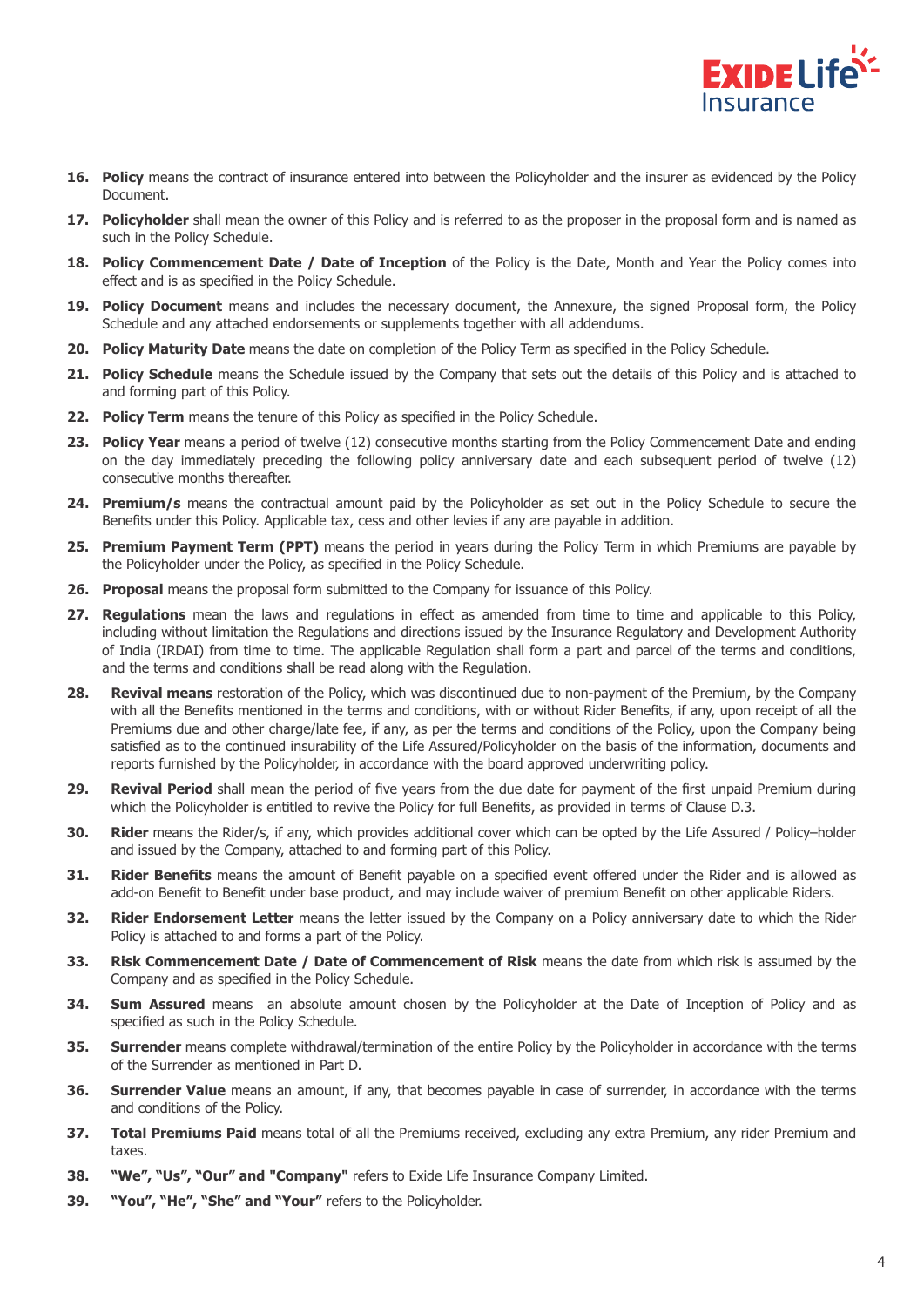

#### **PART C** PRODUCT CORE BENEFITS

# **BENEFITS PAYABLE UNDER THIS POLICY**

# **C.1 Guaranteed Income (GI):**

Subject to the terms and conditions of this Policy and the Policy remaining In Force and effect on the completion of the PPT, the Company shall be liable to pay GI installments to the Policyholder. The first GI installment shall be payable on the First GI Date as per the opted Payout Frequency. Regular GI installments shall continue till the Last GI Date occurring at end of the Payout Term. However, GI is payable only during survival of the Policyholder and future GI installment payout shall cease in the event of death of the Policyholder and Guaranteed Death Benefit shall be payable, as mentioned in C.3. GI installments paid, if any, after death of the Policyholder shall be recovered from the Guaranteed Death Benefit payable.

The Policyholder shall be allowed to change the Payout Frequency subject to receipt of such intimation at least 6 months prior to the end of final year of the PPT. The default payout frequency shall be annual mode in case the Policyholder has not specified any choice in the Proposal Form.

If the monthly GI installment amount is less than rupees two thousand per month, the GI installments shall be paid annually.

# **C.2 Guaranteed Maturity Benefit (GMB):**

Subject to the terms and conditions of this Policy and the Policy remaining In Force and effect on the completion of the Policy Term, the Company shall pay to the Policyholder, the Sum Assured along with the final GI installment as the GMB, as shown below:

# **Guaranteed Maturity Benefit = Sum Assured along with Final GI installment**

The Guaranteed Maturity Benefits opted by the Policyholder as mentioned in the Policy Schedule is subject to payment of all the Premiums due and payable. The Guaranteed Maturity Benefit shall be as determined at inception of the Policy and cannot be changed during the Policy Term unless the Company at its sole discretion permits such change. The Guaranteed Maturity Benefit is payable on the Policy Maturity Date at end of the Policy Term coinciding with the Last GI Date.

#### **C.3. Guaranteed Death Benefit (GDB)**

Subject to the terms and conditions of this Policy and the Policy remaining In Force and effect, in the event of death of the Life Assured, the Company shall pay the GDB under the Policy to the Eligible Person. The Guaranteed Death Benefit is payable as mentioned in C.3.1 below, across the Policy Term including the Payout Term.

**C.3.1. Guaranteed Death Benefit** is equal to highest of 10 times the Annualized Premium or Sum Assured or 105% of Total Premiums Paid as shown below:

GDB = Highest of:

- (i) 10 times the Annualized Premium; or
- (ii) Sum Assured; or
- (iii) 105% of Total Premiums Paid.

#### **C.3.2 Death Benefit Payout Options:**

The Death Benefit Payout Options available under this Policy are set out in C.3.2.1 and C.3.2.2. The Company shall pay the Death Benefit as per that specific Death Benefit Payout Option selected by the Policyholder at the inception of the Policy and as set out in the Policy Schedule.

# **C.3.2.1. Option A: Lump Sum Benefit:**

Under this option, on the death of the Life Assured, the Guaranteed Death Benefit is paid to the Eligible Person in Lumpsum and upon such payment this Policy terminates. In case this Policy shall have any outstanding loan or Premiums due and payable or any GI installments already paid on/after date of death due to lack of intimation by the nominee, such amounts shall be recovered from the lumpsum GDB payable, as explained in C.3.1 above.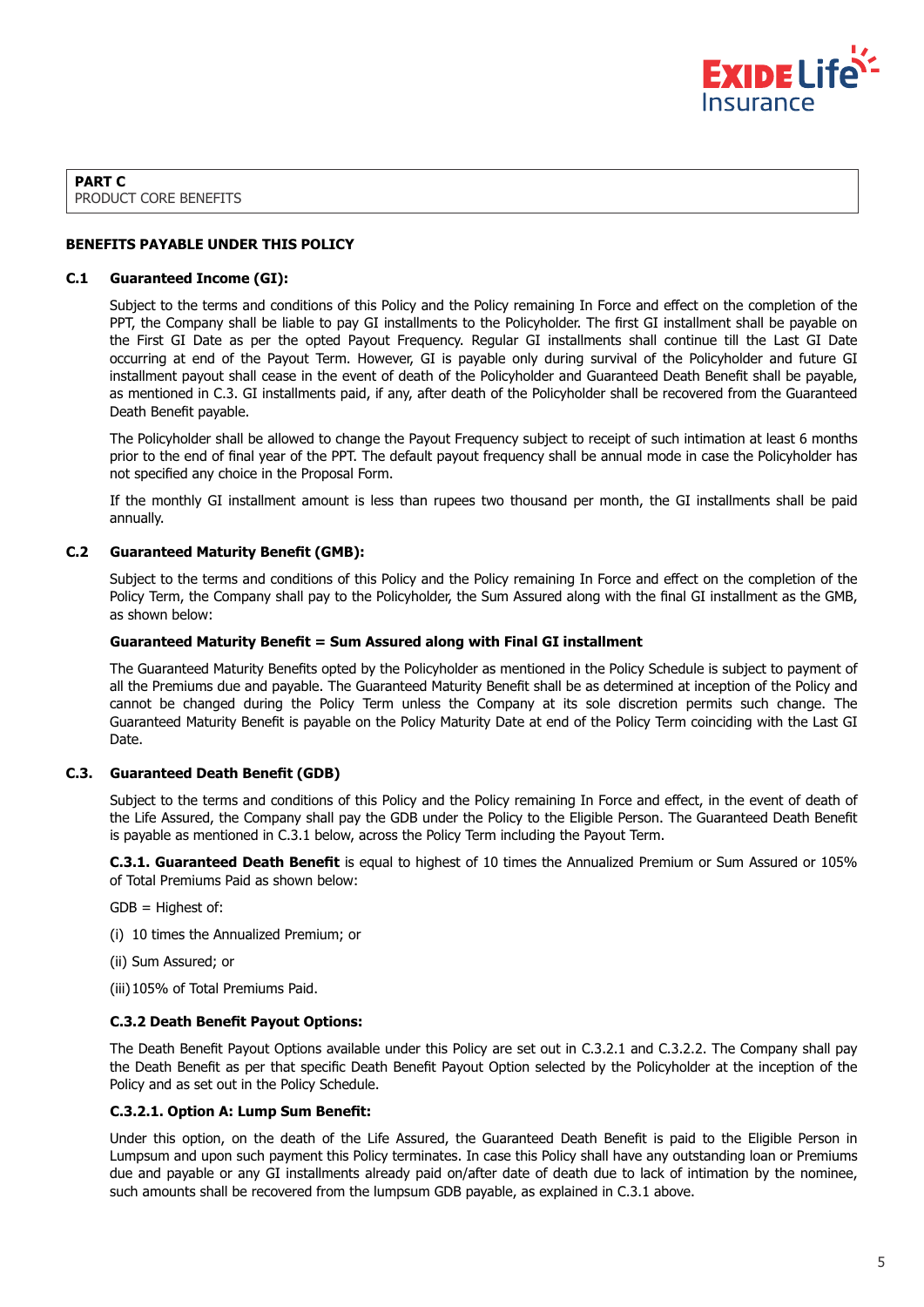

#### **C.3.2.2. Option B: Family Income Payout (FIP):**

This option is provided as a Family Income Payout. If this option is availed, 110% of the original GDB value (as described above) will be payable to the Eligible Person, in equal installments over the period of 60 months, after death of the Life Assured provided there are no outstanding dues recoverable towards this Policy.

In case this Policy shall have any outstanding loan or Premiums due and payable or any GI installments already paid on/after date of death due to lack of intimation by the nominee, net amount payable from the original GDB, as explained in C.3.1 above, shall be derived after deducting outstanding recoverable, if any. The balance GDB amount shall be paid as FIP benefit after adding 10% to it.

#### **C.4 Rider Benefits:**

If any Riders are opted and attached to this Policy as specified in the Policy Schedule or in the Rider Endorsement Letter, the Rider Benefit shall become eligible subject to the Rider Terms and conditions.

#### **C.5 Payment of Premiums:**

This Policy is issued subject to the Policyholder making prompt and regular payment of Premium for the Premium Payment Term as mentioned in the Policy Schedule and it shall be the responsibility of the Policyholder to ensure prompt and regular payment of the Premium.

In the event the Policyholder makes a choice of monthly Premium payment mode, three (3) months Premiums shall be collected in advance on the Date of Commencement of the Policy and adjusted towards the Policy only on the due dates. These advance Premiums shall be non-refundable, except in case of Free Look Cancellation of this Policy.

#### **C.6 Payment of Benefits:**

C.6.1. Payment of the Benefits under this Policy shall be subject to deduction of any unpaid Premium due for the Policy Year of death, deduction of any indebtedness arising out of outstanding Policy loans, interest due on such loans etc.

C.6.2. Payment of all the Benefits as shown in the Policy Schedule shall be subject to receipt by the Company of proof to its satisfaction;

C.6.2.1. of the Benefits having become payable as set out in this Policy; and

C.6.2.2. of the title of the person or persons claiming the Benefits; and

C.6.2.3. of the correctness of the Age of the Life Assured as stated in the Proposal, if not previously admitted.

# **C.7 Mode of payment of Benefits:**

C.7.1. All Benefits and other sums under this Policy shall be payable in the manner and currency allowed/permitted under the Regulations and shall be payable by NEFT, account payee cheque or other permissible modes.

C.7.2. The Company shall pay the applicable Benefits and other sums payable under this Policy. Any discharge given by the Eligible Person, or by any person authorized by the Eligible Person in writing in respect of the Benefits or the sums payable under this Policy shall constitute a valid discharge to the Company in respect of such payment. The Company's liability under the Policy shall be discharged by such payment.

C.7.3. Apart from the benefits mentioned hereinabove in Part C the Company shall not be liable to pay any other Benefits to the Eligible Person.

# **C.8 Grace Period:**

A Grace Period of fifteen (15) days for policies with monthly Premium payment mode and thirty (30) days for other available regular Premium payment modes from the Premium payment due date shall be allowed for payments of each Premium. The regular Premiums are payable on the due date for payment and in any case not later than the Grace Period. During the Grace Period, the Policy shall continue to be In Force for availing the Death Benefit.

The Company shall pay the Death Benefit for death during Grace Period, subject to the deduction of the premiums due as well as balance premiums for the Policy Year, if any under the Policy.

If unpaid Premiums are not paid within the Grace Period, the Policy shall be subject to non-forfeiture provision as mentioned in Clause D.3.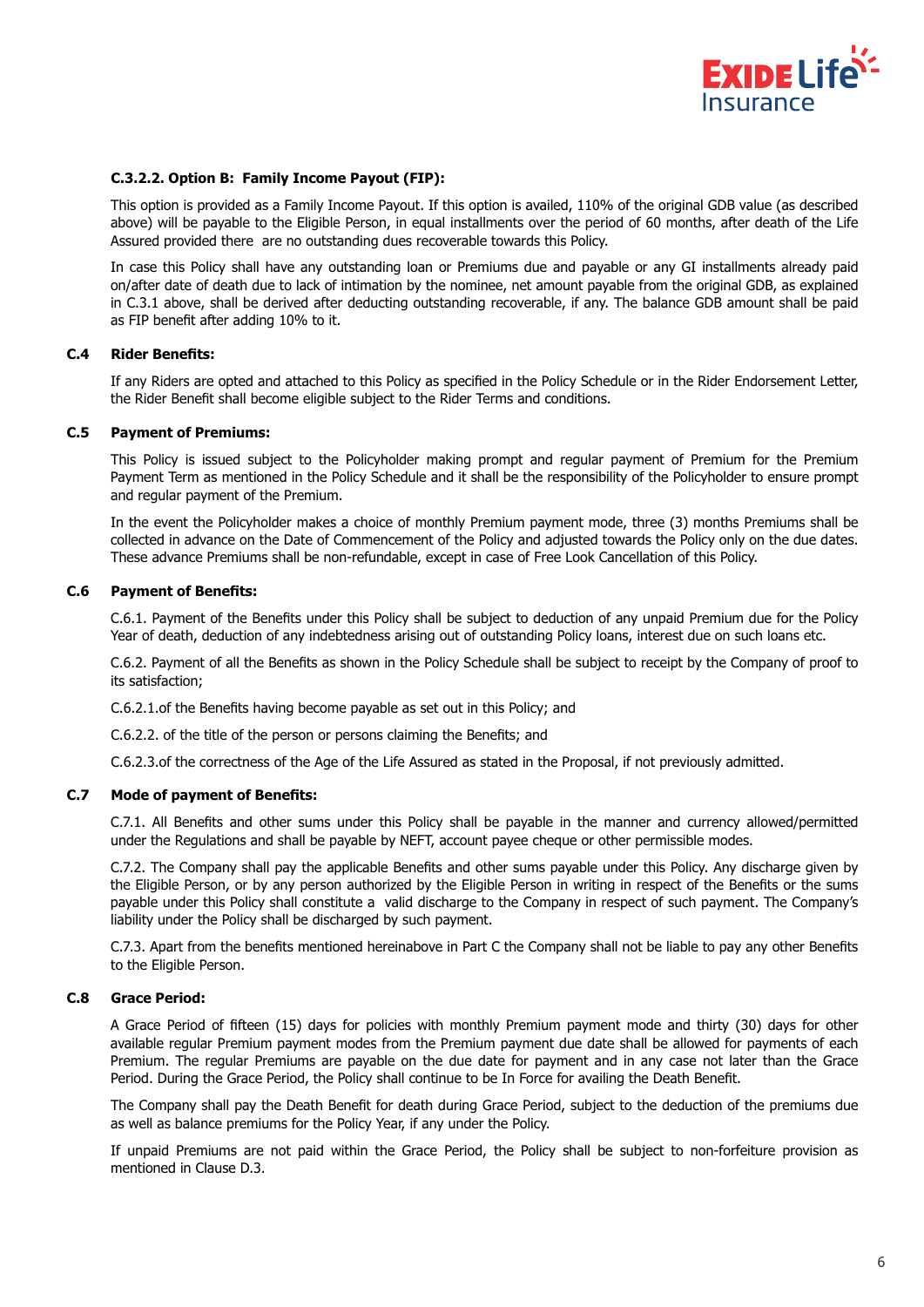

# **PART D** Policy Servicing Related Aspects

# **D.1 Free Look Provisions:**

The Policyholder shall have a period of 15 days (30 days if the Policy is sourced through Distance Marketing# as provided in Distance Marketing Guidelines IRDA/ADMN/GDL/MISC/059/04/2011 dated 05/04/2011) from the date of receipt of the Policy Document to review the terms and conditions of this Policy and if the Policyholder disagrees with any of the terms and conditions, the Policyholder shall have the option to return the Policy to the Company for cancellation, stating the reasons for His objections. Upon such Free-Look cancellation, the Company shall return the Premium paid subject to deduction of a proportionate risk Premium for the period of insurance cover in addition to the expenses incurred on medical examination (if any) and the stamp duty charges. All Benefits and rights under this Policy shall immediately stand terminated on the cancellation of the Policy.

#Distance Marketing includes solicitation through all modes other than in person.

#### **D.2 Revival of the Policy:-**

**D.2.1.** Subject to the approval of the Company and the prevailing board approved underwriting Policy, this Policy, if lapsed, may be revived for full Benefits before the Policy Maturity Date within five years from the due date for payment of the first unpaid Premium provided that;

D.2.1.1. This Policy has not been surrendered for cash; and

D.2.1.2. No claim has arisen under this Policy.

D.2.1.3. Where required by the Company, a written application for Revival is received from the Policyholder by the Company, together with evidence of insurability and health of the Life Assured, to the satisfaction of the Company; and

D.2.1.4. All amounts necessary to revive this Policy including all arrears Premiums with interest / Revival charge is set as per the formula below and is subject to IRDAI's approval: Bank rate fixed by RBI as on 1st April + 2.5%, rounded up to a multiple of 50 basis points.

The Revival interest rate for financial year 2019-20 is 9%.

**D.2.2** Notwithstanding anything to the contrary contained elsewhere in this Policy, the Company reserves the right to revive the lapsed Policy either on its original terms and conditions or on such other or modified terms and conditions as the Company may specify or to reject the Revival. If needed the Company may refer it to its medical examiner in deciding on Revival of lapsed Policy. Subject to the provisions of Section D.2.1 above, the Revival shall come into effect on the date when the Company specifically communicates it in writing to the Policyholder.

**D.2.3** If the Policy is not revived for full Benefits before the Policy Termination Date but within five years from the due date for payment of the first unpaid Premium and if the Policy has not acquired Guaranteed Surrender Value, then the Policy will terminate.

#### **D.3 Non-Forfeiture options:**

- (i) If at least two full year's Premiums have not been paid, the Policy will lapse on the expiry of the Grace Period until the Policy is revived for full Benefits within the Revival Period. No Benefits will be paid to the Policyholder or the Eligible Person if the Policy is in Lapse stage.
- (ii) If at least two full year's Premium have been paid and if any subsequent Premium which is due has not been paid, the Policyholder will be eligible for Surrender Value as explained in section D.3.3.
- (iii) If at least two full years' Premiums have been paid, and if any subsequent Premium due has not been received by the Company, and the Policy has not been surrendered, the Policyholder will be eligible for Reduced Paid-up Value as explained in section D.3.1.

#### **D.3.1 Reduced Paid up Value:**

If at least two full years' Premiums have been paid, and no further Premiums are paid and the Policy is not surrendered, then the Policy will be eligible for a non-forfeiture benefit which shall be Reduced Paid-up Value.

#### **D.3.1.1 Reduced Paid-up Death Benefit:**

In case of death of the life assured, the amount of the Reduced Paid-up Value for Death Benefit shall be determined by multiplying the Guaranteed Death Benefit with the ratio of the number of Premiums paid to the total number of Premiums payable during the Premium Payment Term, as shown below: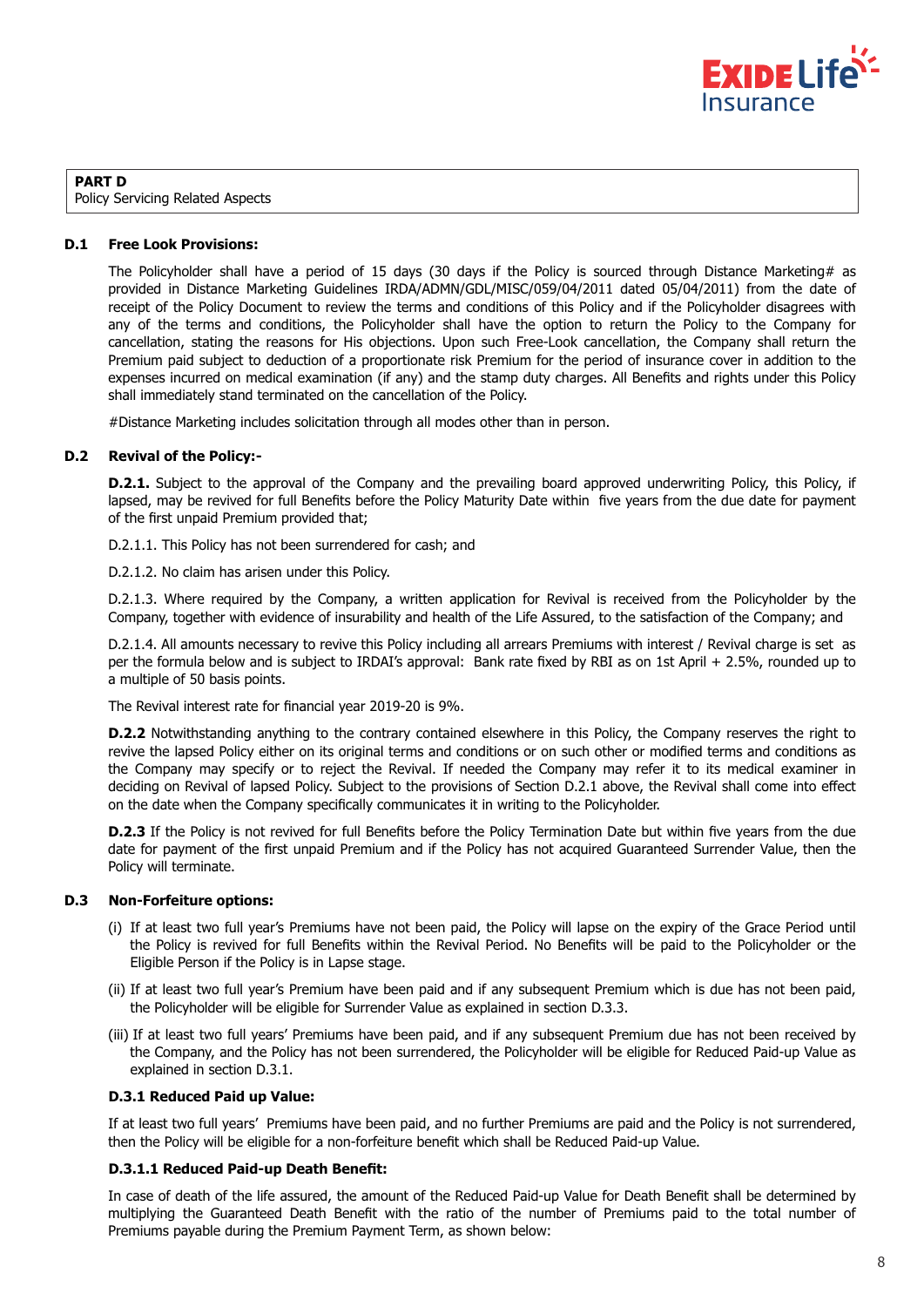

| Reduced Paid-up                   | (Number of Premiums paid)                         | Guaranteed                 |
|-----------------------------------|---------------------------------------------------|----------------------------|
| Value for Death<br><b>Benefit</b> | Total Number of Premiums Payable under the Policy | <sup>A</sup> Death Benefit |

In case of death after the Policy has acquired a Reduced Paid-up status, no Family Income Payout will be payable. In such case, the Reduced Paid-up Death Benefit is paid and the Policy terminates.

# **D.3.1.2 Reduced Paid-up Survival Benefit:**

The amount of the Reduced Paid-up Value for Survival Benefit shall be determined by multiplying Guaranteed Income as applicable on the full Sum Assured with Paid-up value factor and the ratio of the number of Premiums paid to the total number of Premiums payable during the Premium Payment Term, as shown below:

| Reduced Paid-up               | (Number of Premiums paid)                         | $\mathbf{v}$ Guaranteed | Paid-up        |
|-------------------------------|---------------------------------------------------|-------------------------|----------------|
| Value for Survival<br>Benefit | Total Number of Premiums Payable under the Policy | Income*                 | value factor** |
|                               |                                                   |                         |                |

\*Guaranteed Income as applicable on the full Sum Assured

\*\*The paid-up value factor table is as follows:

| <b>Premiums</b> | Paid-up value   |
|-----------------|-----------------|
| paid            | factor          |
| $2$ to 4        | 50 <sub>%</sub> |
| 5 to 7          | <b>75%</b>      |
| 8 and above     | $100\%$         |

# **D.3.1.3 Reduced Paid-up Maturity Benefit:**

The amount of the Reduced Paid-up Value for Maturity Benefit shall be determined by multiplying Sum Assured with the ratio of the number of Premiums paid to the total number of Premiums payable during the Premium Payment Term as shown below:

| Reduced Paid-up               |     | (Number of Premiums paid)                         | Sum Assured |
|-------------------------------|-----|---------------------------------------------------|-------------|
| Value for Maturity<br>Benefit | $=$ | Total Number of Premiums Payable under the Policy |             |

# **D.3.2 Surrender of the Policy:**

If at least two (2) full years' Premiums have been paid, the Guaranteed Surrender Value (GSV) is payable and is equal to the GSV Factor multiplied by the Total Premiums Paid, less the survival benefits already paid, if any.

The Policy cannot be surrendered after the death of the Life Assured. Upon payment of the Surrender Value, the Policy shall stand terminated with no further Benefits payable under the Policy. The Company shall be relieved and discharged from all obligations under this Policy thereafter.

The Surrender Value is payable immediately on Surrender and the Policy shall be terminated upon payment of Surrender Value.

# **D.3.3 Surrender Value:**

The Policy acquires a Surrender Value which is higher of Guaranteed Surrender Value (GSV) or Special Surrender Value (SSV).

#### **D.3.3.1 Guaranteed Surrender Value (GSV):**

Guaranteed Surrender Value equals GSV Factor multiplied by the Total Premiums Paid, less the survival benefits already paid, if any. GSV computed will be subjected to a minimum of zero. GSV factor is based on the year in which the Policy is surrendered as follows: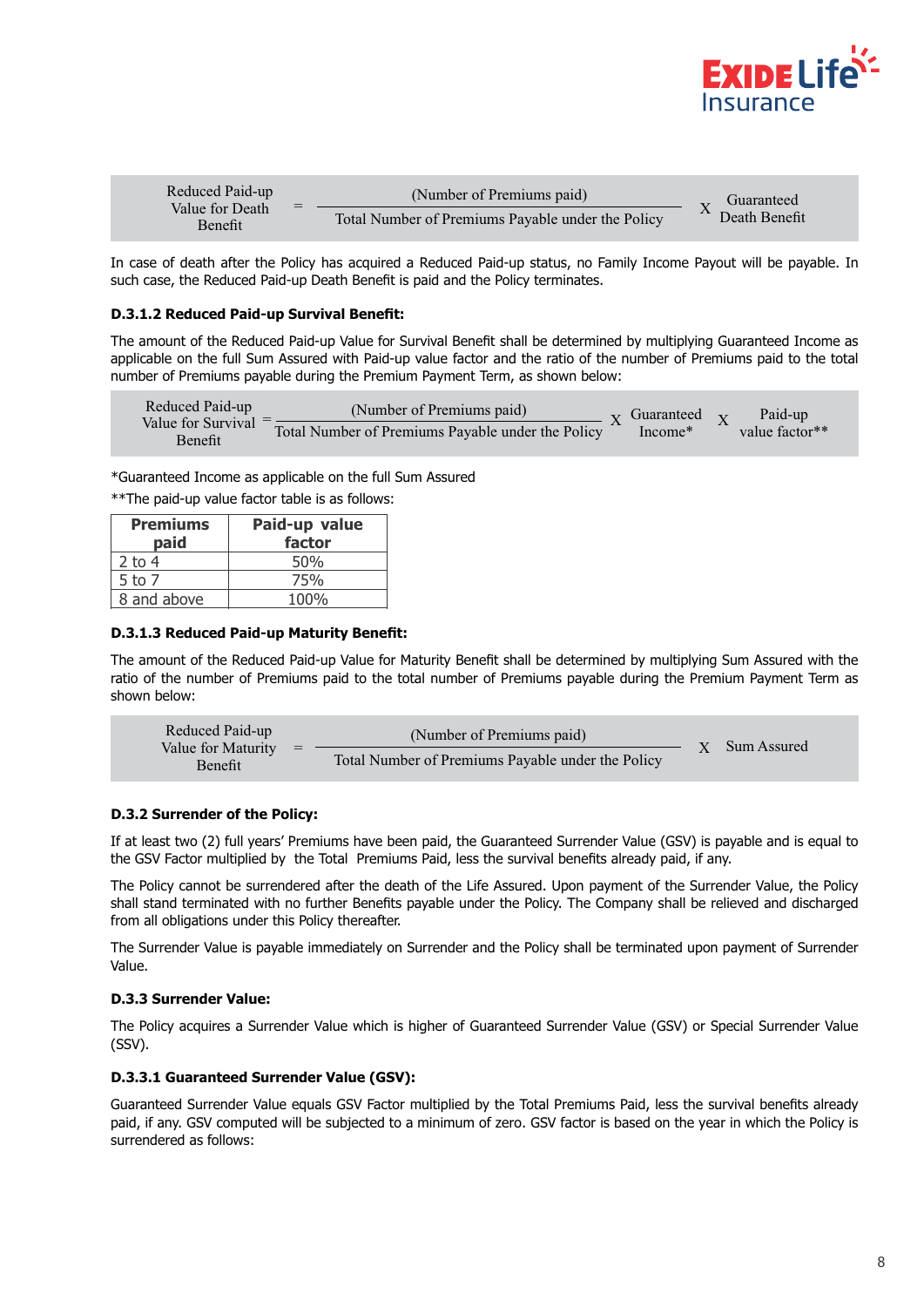

| <b>Policy Year/</b><br><b>Policy Term</b> | 16    | 20    | 24    | 30    |  | <b>Policy Year/</b><br><b>Policy Term</b> | 16  | 20  | 24  |
|-------------------------------------------|-------|-------|-------|-------|--|-------------------------------------------|-----|-----|-----|
| 1                                         | $0\%$ | $0\%$ | $0\%$ | $0\%$ |  | 16                                        | 90% | 80% | 75% |
| $\overline{2}$                            | 30%   | 30%   | 30%   | 30%   |  | 17                                        |     | 85% | 75% |
| 3                                         | 35%   | 35%   | 35%   | 35%   |  | 18                                        |     | 85% | 80% |
| 4                                         | 50%   | 50%   | 50%   | 50%   |  | 19                                        |     | 90% | 80% |
| 5                                         | 50%   | 50%   | 50%   | 50%   |  | 20                                        |     | 90% | 85% |
| 6                                         | 50%   | 50%   | 50%   | 50%   |  | 21                                        |     |     | 85% |
| 7                                         | 50%   | 50%   | 50%   | 50%   |  | 22                                        |     |     | 90% |
| 8                                         | 55%   | 55%   | 55%   | 50%   |  | 23                                        |     |     | 90% |
| 9                                         | 60%   | 55%   | 55%   | 55%   |  | 24                                        |     |     | 90% |
| 10                                        | 65%   | 60%   | 60%   | 55%   |  | 25                                        |     |     |     |
| 11                                        | 70%   | 65%   | 60%   | 55%   |  | 26                                        |     |     |     |
| 12                                        | 75%   | 65%   | 65%   | 60%   |  | 27                                        |     |     |     |
| 13                                        | 80%   | 70%   | 65%   | 60%   |  | 28                                        |     |     |     |
| 14                                        | 85%   | 75%   | 70%   | 65%   |  | 29                                        |     |     |     |
| 15                                        | 90%   | 75%   | 70%   | 65%   |  | 30                                        |     |     |     |

# **D.3.3.2 Special Surrender Value (SSV)**

If the conditions as per Clause D.3.2 have been fulfilled, and if at least two full years' Premiums have been paid, the Policy will acquire a Special Surrender Value.

The Special Surrender Value will be quoted only on receipt of a Surrender request which shall be determined by the Company from time to time subject to prior approval of IRDAI and is not guaranteed.

Surrender Value payable will be higher of Guaranteed Surrender Value or Special Surrender Value.

The Surrender Values and Non-forfeiture provisions apply only to the Base Policy mentioned in the Schedule and not to any Riders.

# **D.4 Policy Loan**

At any time after two full years' Premiums have been paid for policies and if any Surrender Value is available under the Policy, the Policyholder may obtain a loan on the sole security of the Policy and on its proper assignment to the Company. The maximum amount of loan that will be advanced at any one time or more than one time shall not exceed 80% of the available Special Surrender Value and provided that the amount of the loan is not less that Rs.1000/-. The rate of interest payable on the loan shall be as determined by the Company from time to time basis formula below on  $1<sup>st</sup>$  April of every year and is available upon written request.

Bank rate fixed by RBI as on 1st April + 3%, rounded up to a multiple of 50 basis points.

The Policy loan interest rate for financial year 2019-2020 is 9.5%.

The rate will be reviewed annually. Any change to the basis of determination of interest rate can be made only after prior approval of the Authority.

Any fresh loan within the permissible limits will be granted after deducting any outstanding loans with accumulated interest, if any. All outstanding loans and interest thereon shall be deducted from any Benefits payable under the Policy. Except in case of In-Force or fully paid-up policies, if at any point of time, the outstanding loan along with accrued interest exceeds the Surrender value of the Policy, the Policy will be foreclosed after giving intimation and reasonable opportunity to the Policyholder to continue the Policy.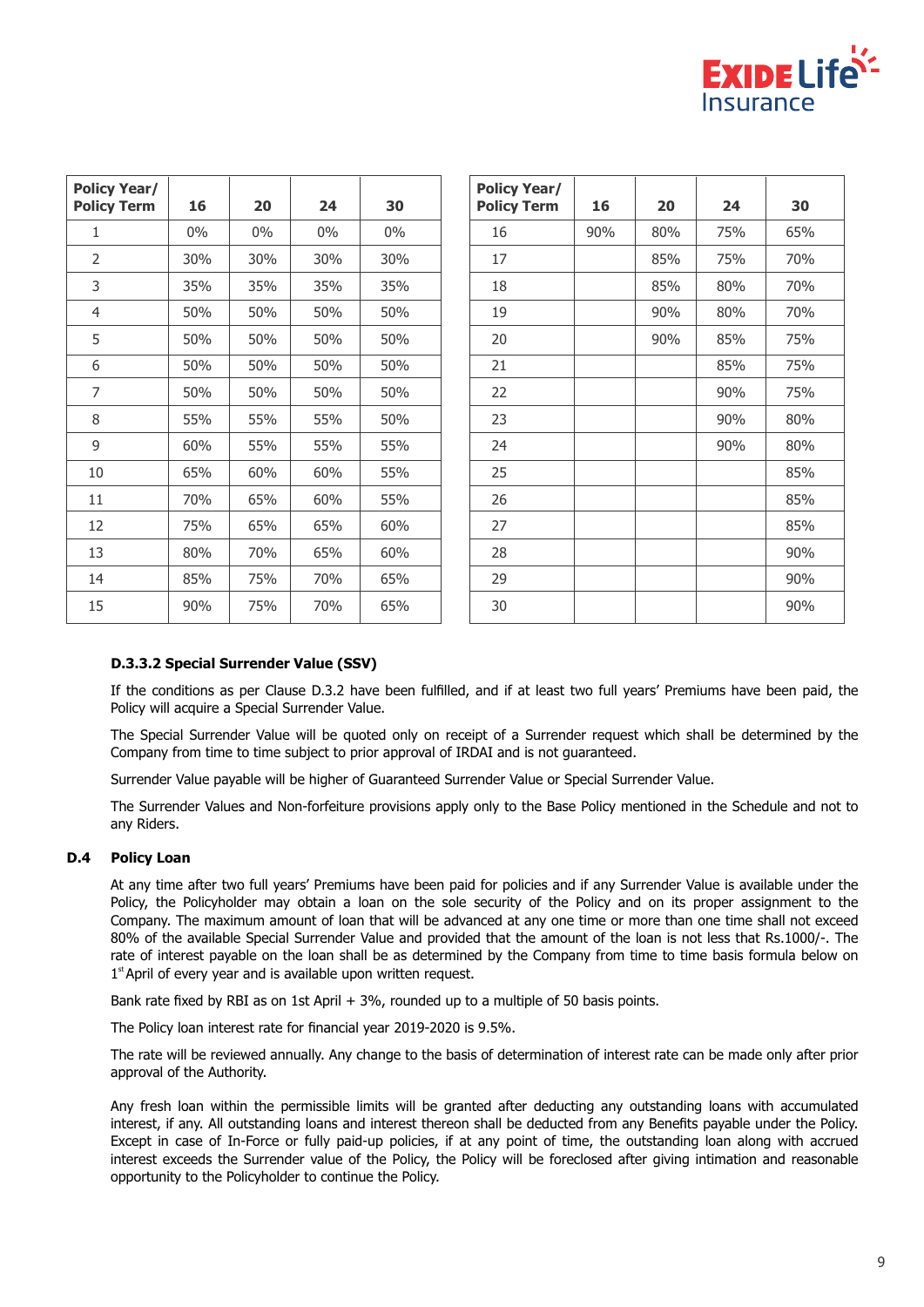

**PART E** All the applicable Charges, Fund Name, Fund Options etc. (Applicable especially for ULIP Policies)

**E.1.** Not Applicable as this is a Non-linked individual product.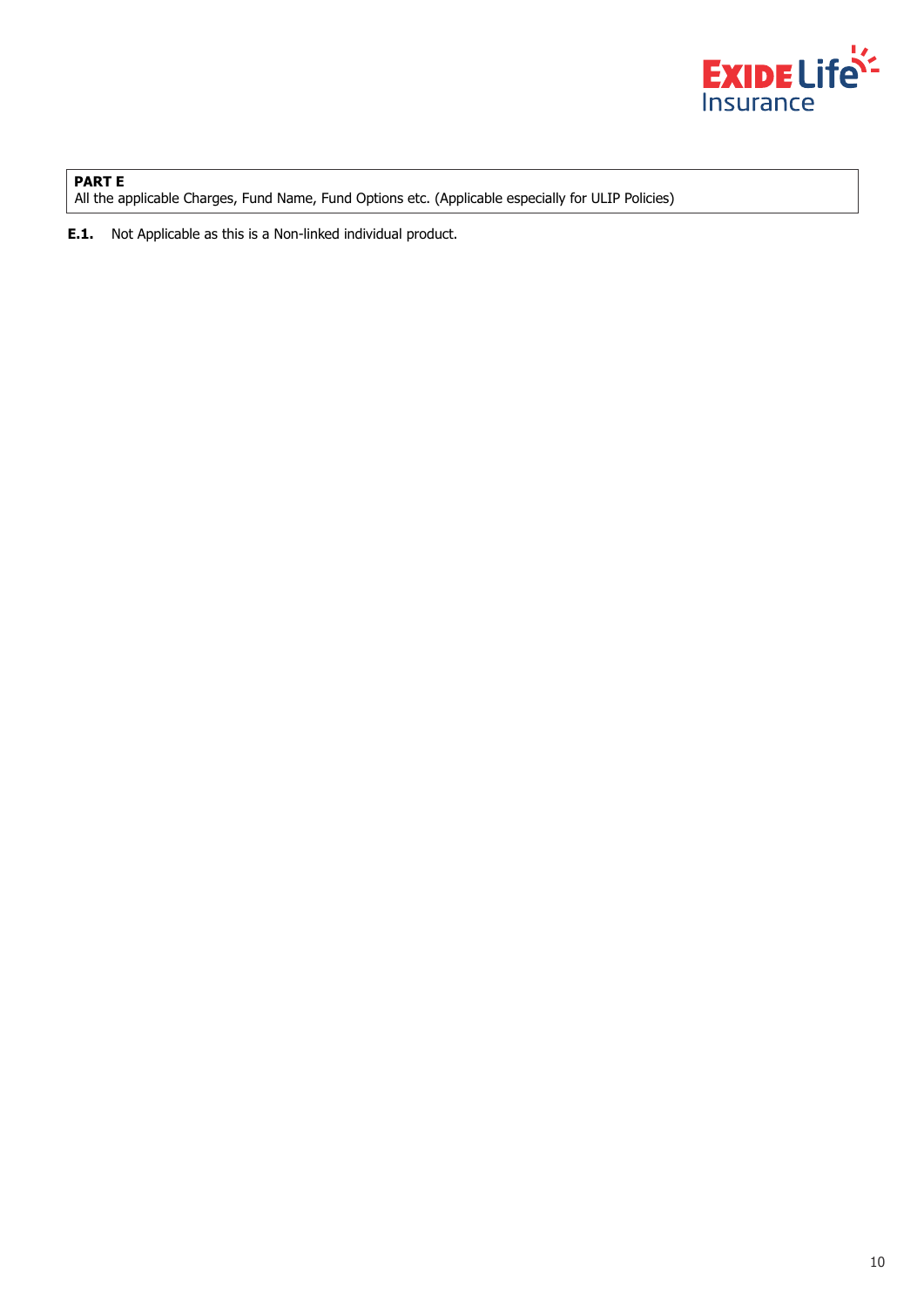

#### **PART F** General Terms and Conditions

#### **F1. Fraud, Misrepresentation and forfeiture:**

In issuing this Policy, the Company has relied on, and would rely on, accuracy and completeness of the information provided by the Policyholder/Life Assured and any other declarations or statements made or as may be made hereafter, by the Policyholder/Life Assured.

In case of fraud, misrepresentation or forfeiture, the Policy shall be treated in accordance with the provisions of Section 45 of the Insurance Act, 1938 as amended from time to time.

# **[A Leaflet containing the simplified version of the provisions of Section 45 is enclosed as Annexure I for reference]**

# **F.2 Admission of Age:**

The Age of the Life Assured has been admitted on the basis of the declaration made by the Policyholder/Life Assured in the Proposal Form and/or in any document/statement based on which this Policy has been issued. If the Age of the Life Assured is found to be different from that declared, the Company may, adjust the Premiums and/or the Benefits under this Policy and/or recover the applicable balance amounts, if any, as it deems fit. This Policy shall however become void from commencement, if the Age of the Life Assured at the Policy Commencement Date is found to be higher than the maximum or lower than the minimum entry Age that was permissible under this Policy at the time of its issue and the Company shall return the Premium paid subject to deduction of a proportionate risk Premium for the period of insurance cover in addition to the expenses incurred on medical examination (if any) and the stamp duty charges.

# **F.3 Assignment:**

Assignment should be in accordance with provisions of Section 38 of the Insurance Act 1938 as amended from time to time.

# **[A Leaflet containing the simplified version of the provisions of Section 38 as enclosed in Annexure - (II) for reference].**

# **F.4 Nomination:**

Nomination should be in accordance with provisions of Section 39 of the Insurance Act 1938 as amended from time to time.

# **[A Leaflet containing the simplified version of the provisions of Section 39 is enclosed in Annexure - (III) for reference]**

#### **F.5 Review, revision:**

The Company reserves the right to review, revise, delete and/ or alter any of the terms and conditions of this Policy, including without limitation the Benefits, the Premiums with the prior approval of the IRDAI.

#### **F.6 Release and discharge:**

The Policy will terminate automatically on payment of the Surrender Value, Death Benefit, Maturity Benefit, on Lapse of the Policy or on the happening of the events that the Policy reads specifically that the Policy shall terminate, as the case may be, and the Company will be relieved and discharged from all obligations under this Policy thereafter.

#### **F.7 Taxes, duties and levies and disclosure of information:**

The Company shall deduct the applicable taxes in accordance with the prevailing provisions of the tax laws in India. All Premiums and Benefits payable under this policy are subject to applicable taxes, cess, etc which shall be paid by the Policyholder along with the Benefits or Premiums. The Policyholder will be liable to pay all applicable taxes as levied by the Government of India/ Statutory Authorities of India from time to time.

#### **F.8 Notice by the Company under the Policy:**

Any of the notices required to be issued in terms of this Policy may be issued, either by issuing individual notices to the Policyholder, including by electronic mail and/or facsimile, or by issuing a general notice, including by publishing such notices in newspapers and/or on the Company's website.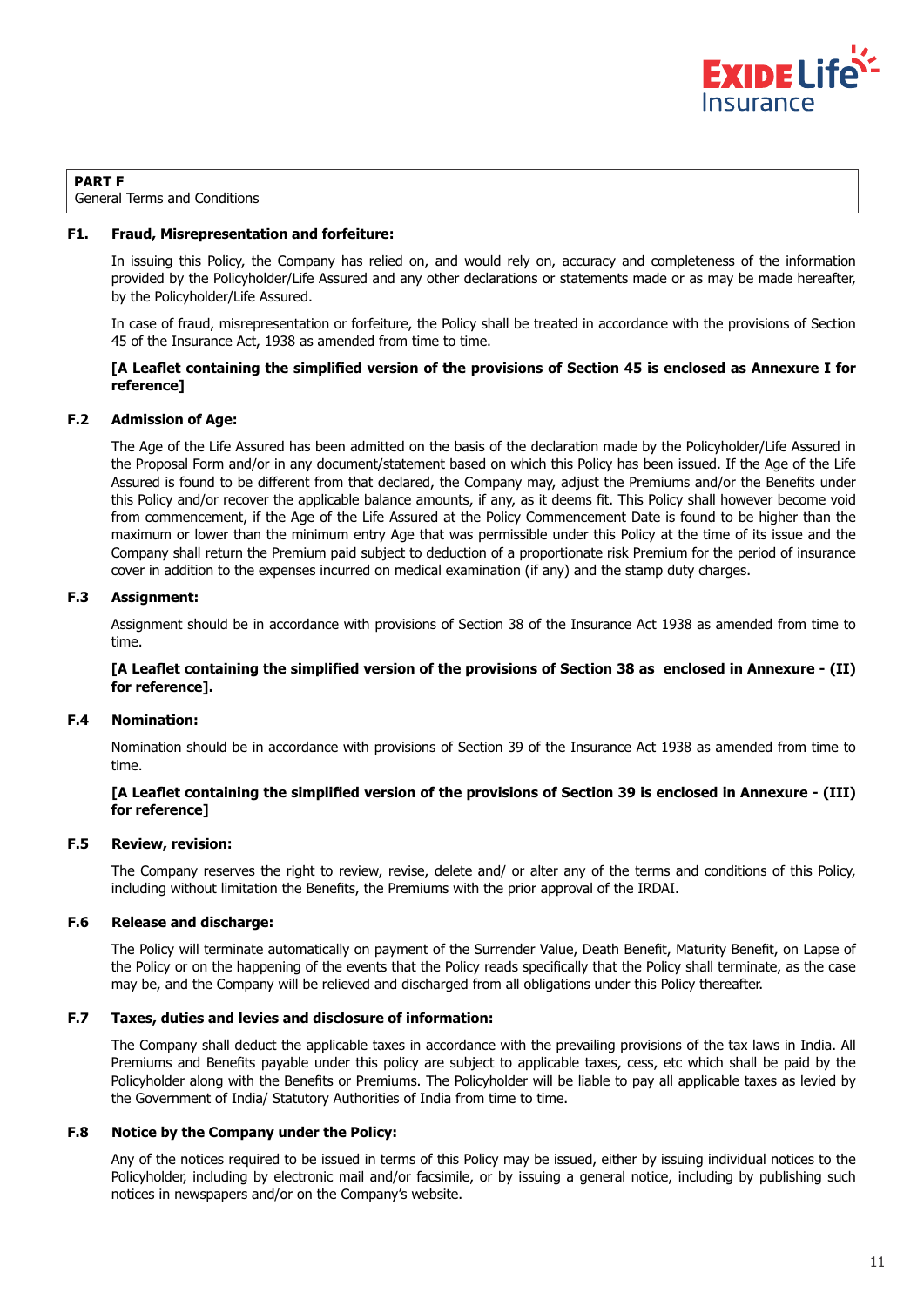

Please communicate any changes in your mailing address or any other communication details as soon as possible. This will enable us to serve you better.

# **F.9 Entire Contract:**

This Policy comprises of the terms and conditions set forth in this Policy Document, the Policy Schedule, and the endorsements, if any, made on or applicable to this Policy, which shall form an integral part and the entire contract, evidenced by this Policy. The liability of the Company is at all times subject to the terms and conditions of this Policy and the endorsements made from time to time.

# **F.10 Governing Law and Jurisdiction:**

This Policy shall be governed by and interpreted in accordance with the laws of India. All actions, suits and proceedings under this Policy shall be subject to the exclusive jurisdiction of the courts in India.

# **F.11 Risk Factors:**

- a) Exide Life Guaranteed Income Insurance Plan is a Non- Linked, Non-Participating Individual Life Insurance Savings Product.
- b) Exide Life Insurance Company Limited is only the name of the Insurance Company and Exide Life Guaranteed Income Insurance Plan is only the name of the product and does not in any way indicate the quality of the product, its future prospects or returns.

# **F.12 Death Benefit for Minor Life:**

If Age of the Life Assured is greater than or equal to 12 years, the risk will commence immediately from the Date of Commencement of Risk. If the Age of Life Assured is less than 12 years, the risk will commence under the Policy (that is full death benefit will become payable on death of Life Assured) from the last day of second Policy Year. If the Age of Life Assured is less than 12 years and if the Life Assured dies before the last day of the second Policy Year, the Death Benefit shall be restricted to the Total Premiums Paid.

#### **F.13 Suicide Exclusion:**

In case of death due to suicide within 12 months from the Date of Commencement of Risk under the policy or from the date of Revival of the policy, as applicable, the Eligible Person shall be entitled to at least 80% of the Total Premiums Paid till the date of death or the Surrender Value available as on the date of death whichever is higher, provided the policy is in force.

# **F.14. Requirements for maturity claims and death claims:**

In the event of a claim for Maturity Benefit or Death Benefit arising under this Policy, the Eligible Person shall intimate to the Company in writing of the claim and provide the following documents to the Company to enable the Company to process the claim:

#### **F.14.1. In case of maturity claims:**

- (i) Original Policy Document; and
- (ii) Discharge Form
- (iii) Self-attested ID Proof, and
- (iv) Bank account details along with IFSC code (payment would be made vide NEFT only) in case there is a change in the bank details already provided.

For payment of Survival Benefit, requirements specified in (iii) & (iv) above need to be furnished.

#### **F.14.2. In case of death claims, except death claims arising out of accidents or unnatural deaths**

- (i) Death Certificate, in original, issued by the competent authority;
- (ii) Policy Document, in original;
- (iii) Identification proof (bearing photo) of person receiving the Benefit and the Life Assured.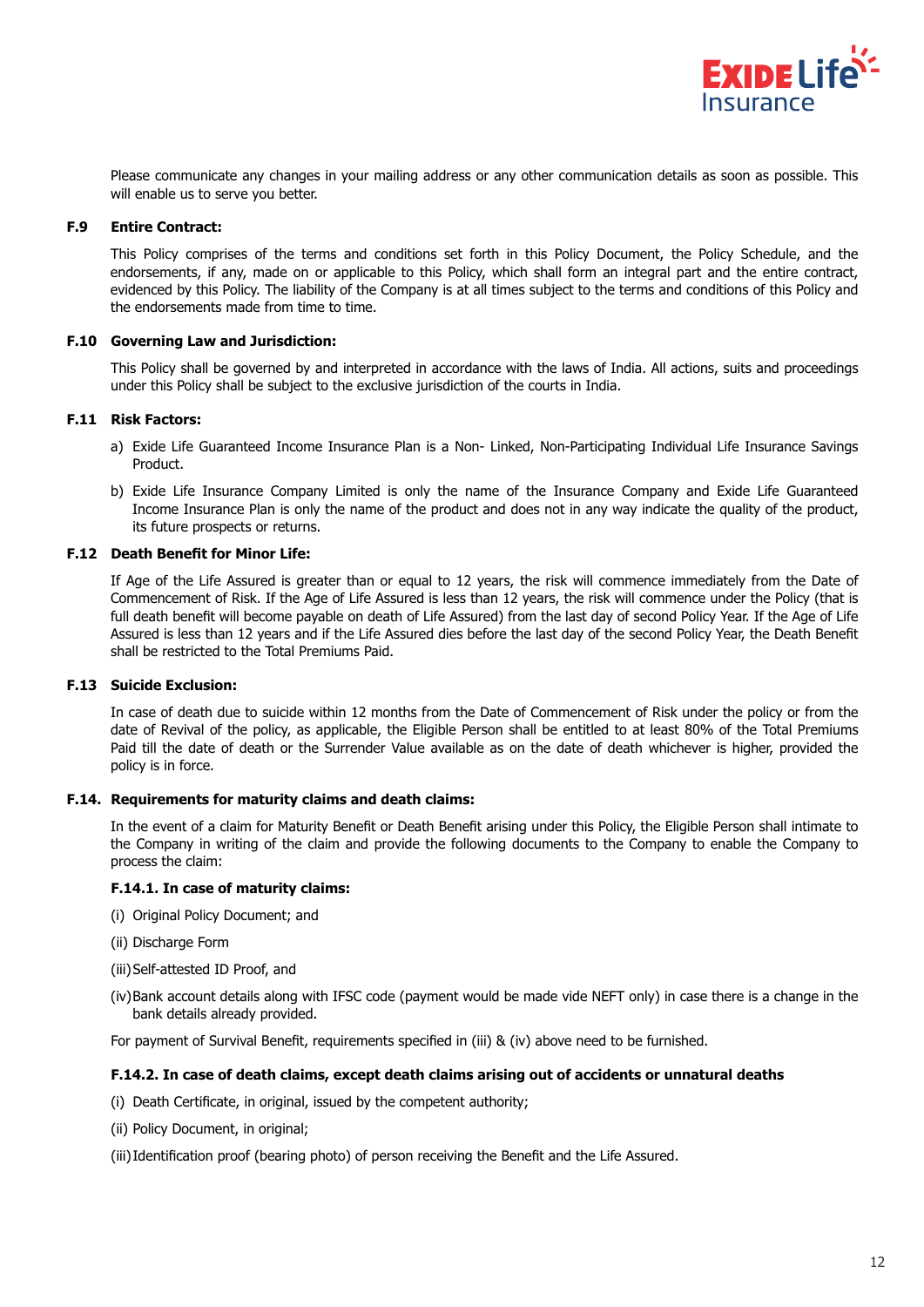

- (iv) Medical treatment records (discharge summary / death summary, investigation reports, etc.) if Life Assured has taken treatment for illness leading to his/her death.
- (v) Bank account details of the claimant along with IFSC code (payment would be made vide NEFT only)

# **F.14.3. In case of death claims arising out of accidents or unnatural deaths**

- (i) Death Certificate, in original, issued by the competent authority;
- (ii) Policy Document, in original;
- (iii) Identification proof (bearing photo) of person receiving the Benefit and the Life Assured.
- (iv) First Information Report, Inquest and the Final Investigation Report thereof, duly attested by concerned jurisdictional Police Official.
- (v) Post Mortem Report duly attested by the concerned officials.
- (vi) Bank account details of the claimant along with IFSC code (payment would be made vide NEFT only)

Notwithstanding anything contained in Clause F.14.2 and F.14.3 above, depending upon the cause or nature of the claim, the Company reserves the right to call for any other and/or additional documents or information, including documents/information concerning the title of the person claiming the Death Benefit under this Policy, to the satisfaction of the Company, for processing of the claim.

The claim is required to be intimated to the Company within a period of 90 days from the date of death, to treat the same as a valid claim. However, delay in intimation of claim or submission of documents for the reasons beyond the control of the insured/claimant may be condoned by the Company.

# **F.15 Issuance of Duplicate Policy:**

In the event if the Policyholder loses/misplaces /destroys the original Policy bond, the Policyholder shall immediately inform the Company, the Company after obtaining satisfactory evidence shall issue duplicate Policy by collecting necessary charges not exceeding INR 250.

# **F.16. Force Majeure:**

During Force Majeure Event, the performance of the Policy may be wholly or partially suspended under an intimation and prior approval of the IRDAI. We will resume Our obligations under the Policy after the Force Majeure Event ceases to exist.

# **F.17. Policy on the Life of the Minor:**

**F.17.1**. **Vesting of the Policy:** If the Policy is issued on the life of a minor, the Policy will vest on him/her, as specified in the Policy Schedule and on his/her attainment of Age of majority and on such vesting; the Company will recognize him/her to be the holder of the Policy.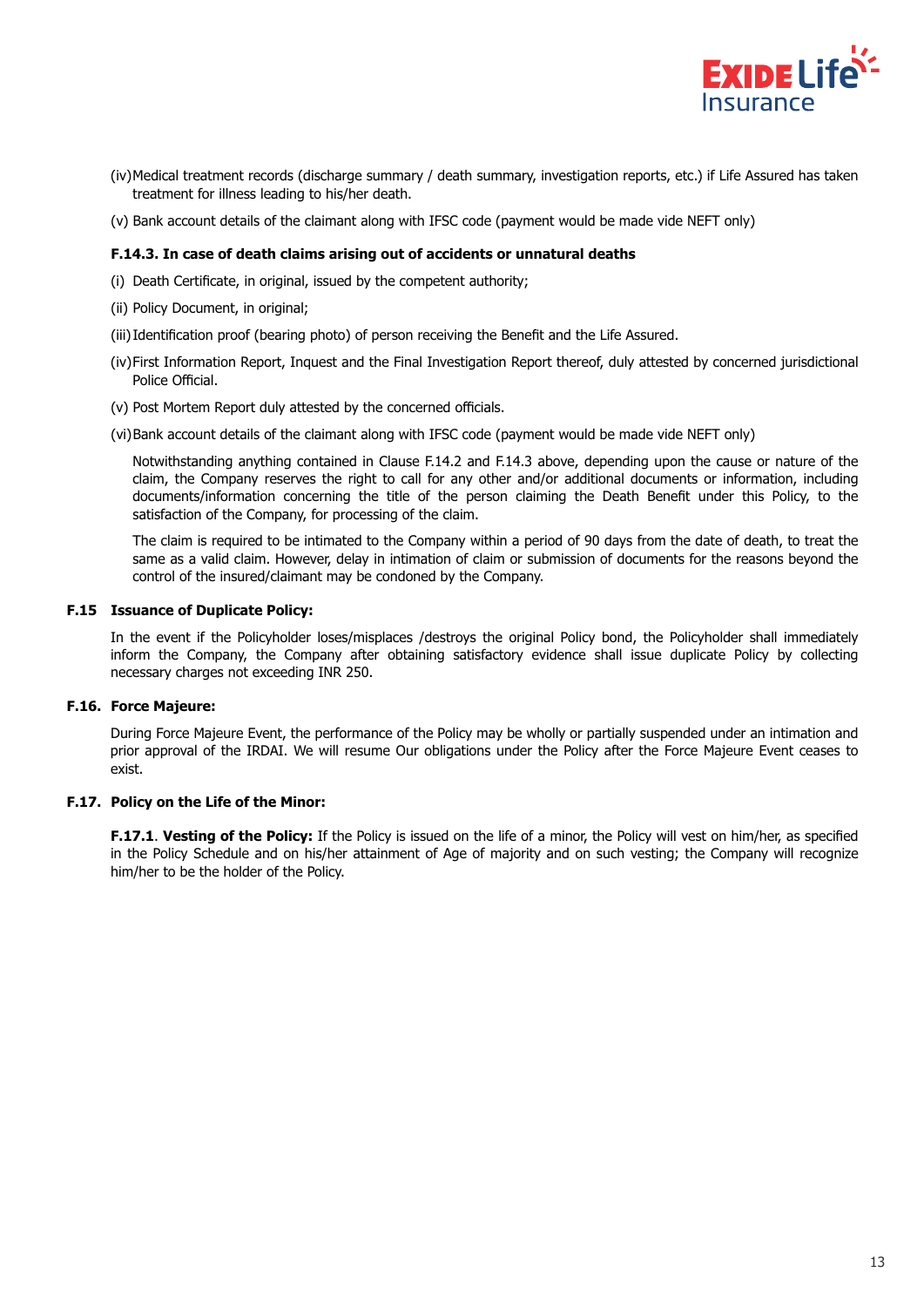

# **PART G**

Grievance Redressal Mechanism, List of Ombudsman and Other Annexures

# **G.1. Contact Information Complaints & Grievance Redressal**

#### **Contact Us**

- Meet your Grievance Officer at your nearest Exide Life Branch Office.
- Write to care@exidelife.in from your registered email address.
- Call 1800 419 8228 from your registered mobile number

#### **Grievance Escalation Matrix**

#### **Level 1**

In case the complainant is not satisfied with the response, the complainant can escalate the grievance to Chief Grievance Redressal Officer within 8 weeks from date of complaint resolution at gro@exidelife.in

#### **Address : The Chief Grievance Redressal Officer Exide Life Insurance Company Limited 3rd Floor, JP Techno Park, No. 3/1, Millers Road Bengaluru 560 001, India. Tel No: 080 4134 5134**

#### **Level 2**

In case the complainant is not satisfied with the response or does not receive any response from the Chief Grievance Redressal Officer within 15 days, complainant may approach the grievance cell of the Insurance Regulatory and Development Authority of India (IRDAI):

#### **IRDAI Grievance Call Centre –**

# **Address : Consumer Affairs Department, Insurance Regulatory and Development Authority of India Survey No. 115/1, Financial District, Nanakramguda, Gachibowli, Hyderabad Telangana State – 500032Toll Free Number: 155255 (or) 1800 4254 732**

- **Timings : 8 AM to 8 PM (Monday to Saturday)**
- **Email : grievances@irdai.gov.in**
- **Website : http://igms.irda.gov.in**

# **Level 3**

#### **Manner of making complaints to Insurance Ombudsman**

In case the complainant is not satisfied with the decision/resolution of the Company, or does not receive any response from the Company within 30 days of filing the complaint, the complainant may approach the nearest Insurance Ombudsman. Refer http://www.ecoi.co.in/ombudsman.html for the updated list of Insurance Ombudsman.

As per the provisions of Rule 13(1) of Insurance Ombudsman Rules, 2017, the Ombudsman shall receive and consider complaints or disputes relating to: a. delay in settlement of claims; b. any partial or total repudiation of claims; c. disputes over premium paid or payable in terms of the policy; d. misrepresentation of policy terms and conditions; e. legal construction of insurance policies in so far as the dispute relates to claim; f. servicing related grievances against insurers, their agents and intermediaries; g. issuance of policy not in conformity with Proposal form submitted; h. nonissuance of insurance policy after premium receipt; and i. any other matter resulting from regulatory violation, related to issues mentioned at clauses a. to h.

As per the provisions of Rule 14 of Insurance Ombudsman Rules, 2017:

Rule 14(1), any person who has a grievance against an insurer, may himself or through his legal heirs, nominee or assignee, make a complaint in writing to the Insurance Ombudsman within whose territorial jurisdiction the branch or office of the insurer complained against or the residential address or place of residence of the complainant is located.

Rule 14(2), the complaint shall be in writing, duly signed by the complainant or through his legal heirs, nominee or assignee and shall state clearly the name and address of the complainant, the name of the branch or office of the insurer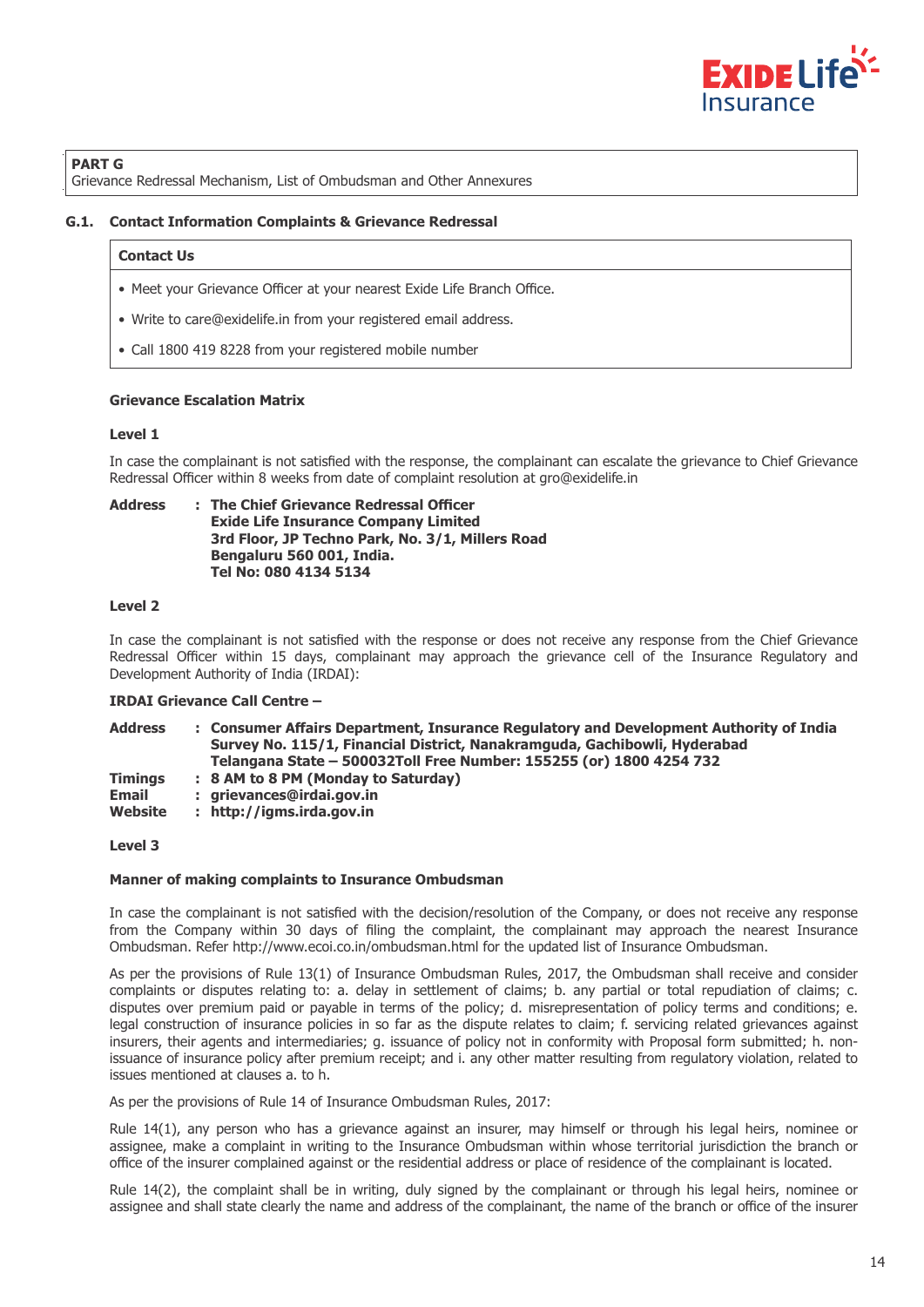

against whom the complaint is made, the facts giving rise to the complaint, supported by documents, the nature and extent of the loss caused to the complainant and the relief sought from the Insurance Ombudsman.

Rule 14(3), no complaint to the Insurance Ombudsman shall lie unless:

- (a) the complainant makes a written representation to the insurer named in the complaint and
- (i) either the insurer had rejected the complaint; or
- (ii) the complainant had not received any reply within a period of one month after the insurer received his representation; or
- (iii) the complainant is not satisfied with the reply given to him by the insurer;
- (b) The complaint is made within one year—
- (i) after the order of the insurer rejecting the representation is received; or
- (ii) after receipt of decision of the insurer which is not to the satisfaction of the complainant;
- (iii) after expiry of a period of one month from the date of sending the written representation to the insurer if the insurer named fails to furnish reply to the complainant.

Rule 14(4), the Ombudsman shall be empowered to condone the delay in such cases as he may consider necessary, after calling for objections of the insurer against the proposed condonation and after recording reasons for condoning the delay and in case the delay is condoned, the date of condonation of delay shall be deemed to be the date of filing of the complaint, for further proceedings under these rules.

Rule 14(5), no complaint before the Insurance Ombudsman shall be maintainable on the same subject matter on which proceedings are pending before or disposed of by any court or consumer forum or arbitrator.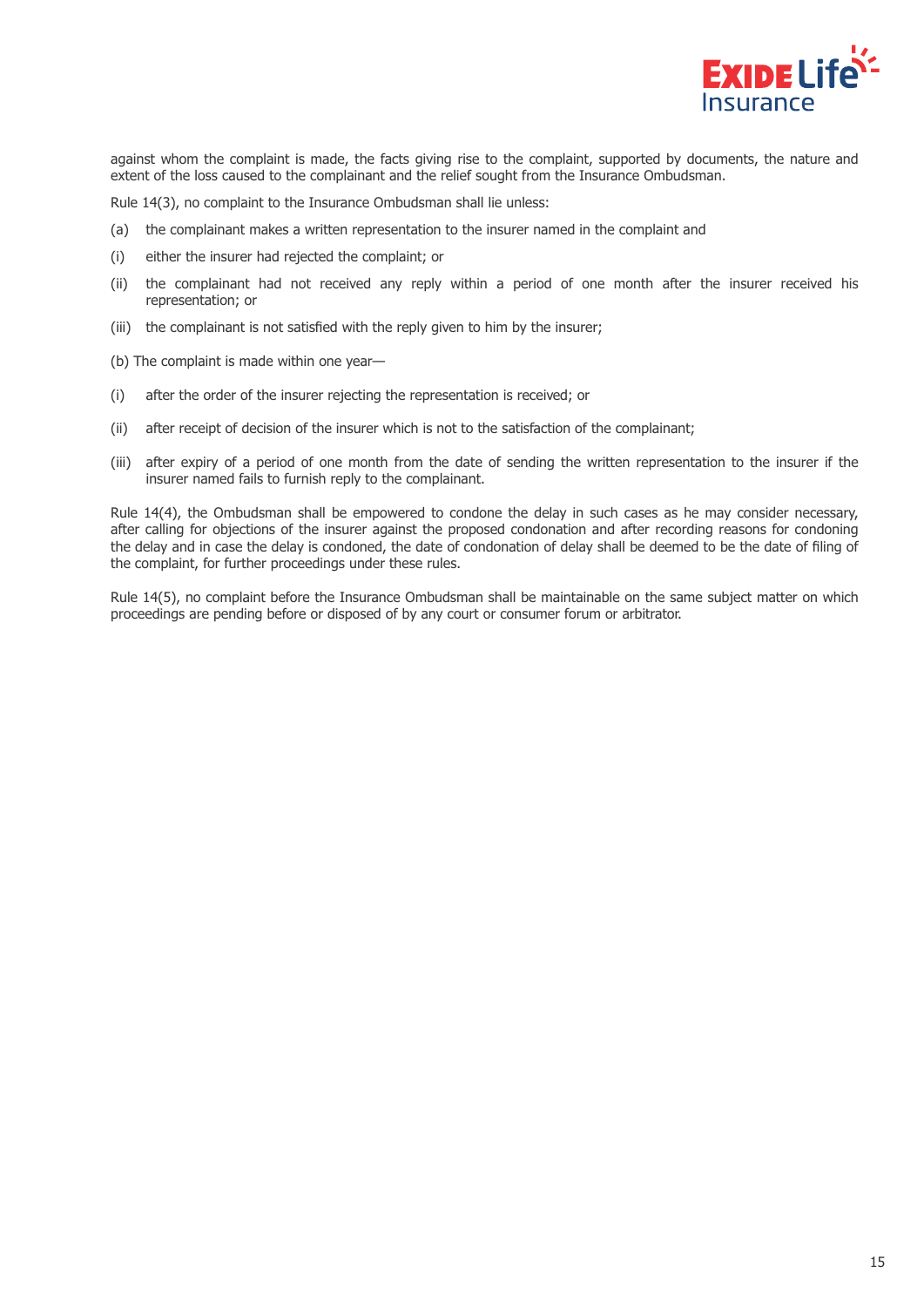

# **List of Insurance Ombudsman Centers**

| <b>CONTACT DETAILS</b>                                                                                                                                                                                                                                                    | <b>JURISDICTION</b>                                                                                                                 |
|---------------------------------------------------------------------------------------------------------------------------------------------------------------------------------------------------------------------------------------------------------------------------|-------------------------------------------------------------------------------------------------------------------------------------|
| <b>AHMEDABAD</b><br>Office of the Insurance Ombudsman,<br>Jeevan Prakash Building, 6th floor,<br>Tilak Marg, Relief Road,<br>Ahmedabad $-380001$ .<br>Tel.: 079 - 25501201/02/05/06<br>Email: bimalokpal.ahmedabad@ecoi.co.in                                             | State of Gujarat and Union Territories of Dadra & Nagar<br>Haveli and Daman and Diu.                                                |
| <b>BENGALURU</b><br>Office of the Insurance Ombudsman,<br>Jeevan Soudha Building, PID No. 57-27-N-19<br>Ground Floor, 19/19, 24th Main Road,<br>JP Nagar, Ist Phase,<br>Bengaluru - 560 078.<br>Tel.: 080 - 26652048 / 26652049<br>Email: bimalokpal.bengaluru@ecoi.co.in | State of Karnataka                                                                                                                  |
| <b>BHOPAL</b><br>Office of the Insurance Ombudsman,<br>2nd Floor, Janak Vihar Complex,<br>6, Malviya Nagar, Opp. Airtel, Near New Market,<br>Bhopal (M.P.)-462 003.<br>Tel.:- 0755-2769201/9202 Fax: 0755-2769203<br>Email: bimalokpal.bhopal@ecoi.co.in                  | States of Madhya Pradesh and Chattisgarh.                                                                                           |
| <b>BHUBANESHWAR</b><br>Office of the Insurance Ombudsman,<br>62, Forest Park,<br>Bhubaneshwar-751009.<br>Tel.:- 0674-2596461/2596455    Fax: 0674-2596429<br>Email: bimalokpal.bhubaneswar@ecoi.co.in                                                                     | State of Orissa                                                                                                                     |
| <b>CHANDIGARH</b><br>Office of the Insurance Ombudsman,<br>S.C.O. No.101-103,2nd Floor,<br>Batra Building, Sector 17-D,<br>Chandigarh-160 017.<br>Tel.:- 0172-2706196 / 2706468 Fax: 0172-2708274<br>Email: bimalokpal.chandigarh@ecoi.co.in                              | States of Punjab, Haryana, Himachal Pradesh, Jammu &<br>Kashmir and Union territory of Chandigarh.                                  |
| <b>CHENNAI</b><br>Office of the Insurance Ombudsman,<br>Fathima Akhtar Court,<br>4th Floor, 453 (old 312),<br>Anna Salai, Teynampet,<br>Chennai-600 018.<br>Tel.:- 044-24333668 /24335284    Fax: 044-24333664<br>Email: bimalokpal.chennai@ecoi.co.in                    | State of Tamil Nadu and Union Territories - Pondicherry<br>Town and Karaikal (which are part of Union Territory of<br>Pondicherry). |
| <b>NEW DELHI</b><br>Office of the Insurance Ombudsman,<br>2/2 A, Universal Insurance Bldg.,<br>Asaf Ali Road,<br>New Delhi-110 002.<br>Tel.:- 011-2323481/23213504 Fax: 011-23230858<br>Email: bimalokpal.delhi@ecoi.co.in                                                | States of Delhi                                                                                                                     |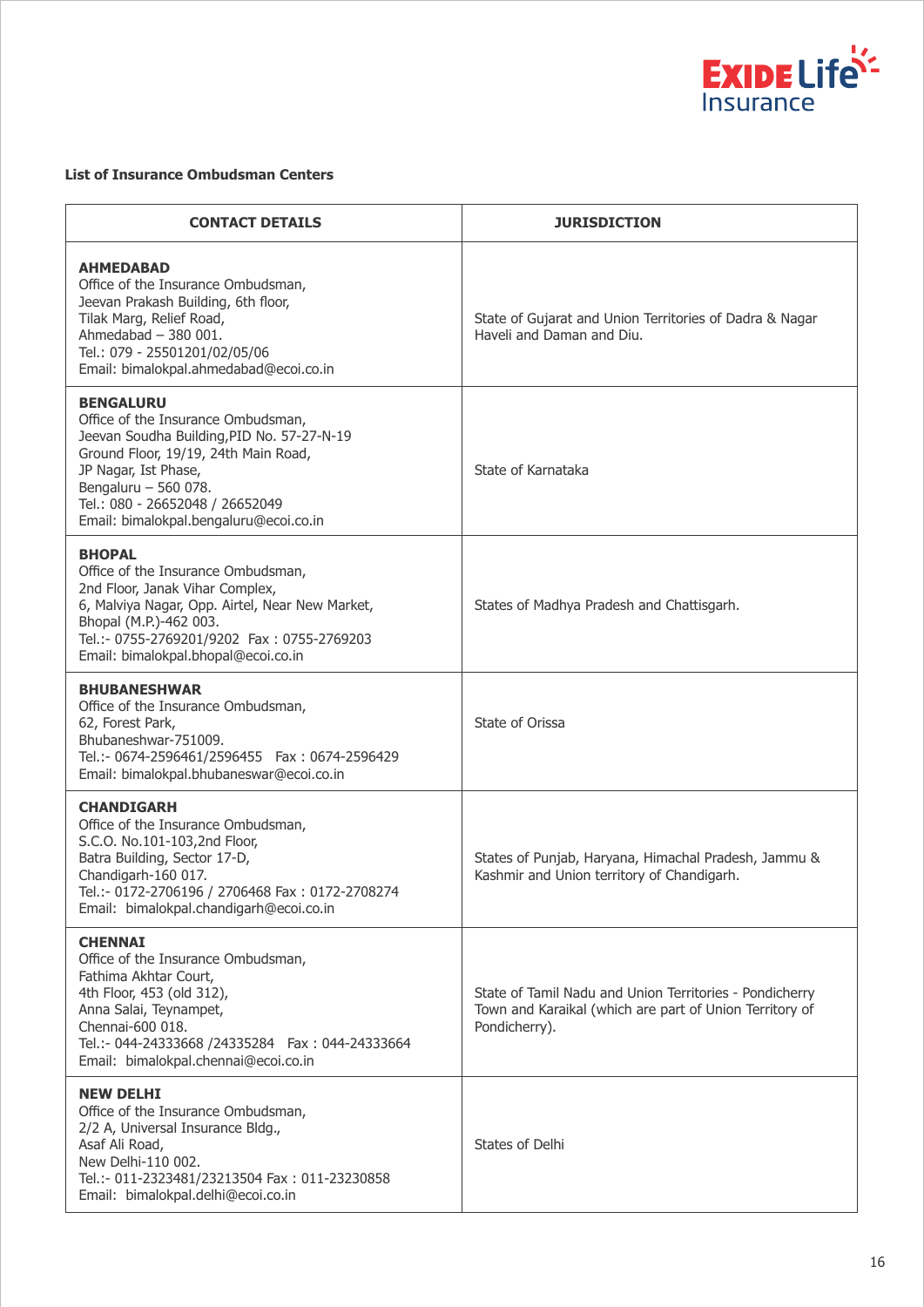

# **List of Insurance Ombudsman Centers**

| <b>CONTACT DETAILS</b>                                                                                                                                                                                                                                                   | <b>JURISDICTION</b>                                                                                                  |
|--------------------------------------------------------------------------------------------------------------------------------------------------------------------------------------------------------------------------------------------------------------------------|----------------------------------------------------------------------------------------------------------------------|
| <b>ERNAKULAM</b><br>Office of the Insurance Ombudsman,<br>2nd Floor, CC 27 / 2603, Pulinat Bldg.,<br>Opp. Cochin Shipyard, M. G. Road,<br>Ernakulam - 682 015.<br>Tel.:- 0484-2358759/2359338<br>Fax:- 0484-2359336<br>Email:- bimalokpal.ernakulam@ecoi.co.in           | State of Kerala and Union Territory of (a) Lakshadweep (b)<br>Mahe-a part of Union Territory of Pondicherry.         |
| <b>GUWAHATI</b><br>Insurance Ombudsman,<br>Office of the Insurance Ombudsman,<br>"Jeevan Nivesh", 5th Floor,<br>Near Panbazar Overbridge, S.S. Road,<br>Guwahati-781 001 (ASSAM).<br>Tel.:- 0361-2132204/5    Fax: 0361-2732937<br>Email: bimalokpal.guwahati@ecoi.co.in | States of Assam, Meghalaya, Manipur, Mizoram, Arunachal<br>Pradesh, Nagaland and Tripura.                            |
| <b>HYDERABAD</b><br>Office of the Insurance Ombudsman,<br>6-2-46, 1st Floor, Moin Court,<br>A.C. Guards, Lakdi-Ka-Pool,<br>Hyderabad-500 004.<br>Tel: 040-65504123/23312122    Fax: 040-23376599<br>Email: bimalokpal.hyderabad@ecoi.co.in                               | States of Andhra Pradesh, Telangana and Union Territory of<br>Yanam and a part of the Union Territory of Pondicherry |
| <b>JAIPUR</b><br>Office of the Insurance Ombudsman,<br>Ground Floor, Jeevan Nidhi II,<br>Bhawani Singh Road,<br>Jaipur - 302005<br>Tel: 0141-2740363<br>Email: Bimalokpal.jaipur@ecoi.co.in                                                                              | State of Rajasthan                                                                                                   |
| <b>KOLKATA</b><br>Office of the Insurance Ombudsman,<br>Hindustan Bldg. Annexe, 4, C.R. Avenue,<br>4th Floor, Kolkata - 700 072.<br>Tel: 033-22124339/22124340    Fax: 033-22124341<br>Email:- bimalokpal.kolkata@ecoi.co.in                                             | States of West Bengal, Bihar, Sikkim, Jharkhand and Union<br>Territories of Andaman and Nicobar Islands.             |
| <b>LUCKNOW</b><br>Office of the Insurance Ombudsman,<br>Jeevan Bhawan, Phase-2,<br>6th Floor, Nawal Kishore Road,<br>Hazaratganj,<br>Lucknow-226 001.<br>Tel: 0522 -2231331/2231330<br>Fax: 0522-2231310<br>Email: bimalokpal.lucknow@ecoi.co.in                         | States of Uttar Pradesh and Uttaranchal.                                                                             |
| <b>MUMBAI</b><br>Office of the Insurance Ombudsman,<br>3rd Floor, Jeevan Seva Annexe,<br>S.V. Road, Santacruz(W),<br>Mumbai-400 054.<br>Tel: 022 - 26106552 / 26106960 Fax: 022-26106052<br>Email: bimalokpal.mumbai@ecoi.co.in                                          | States of Goa and Mumbai Metropolitan Region excluding<br>areas of Navi Mumbai & Thane                               |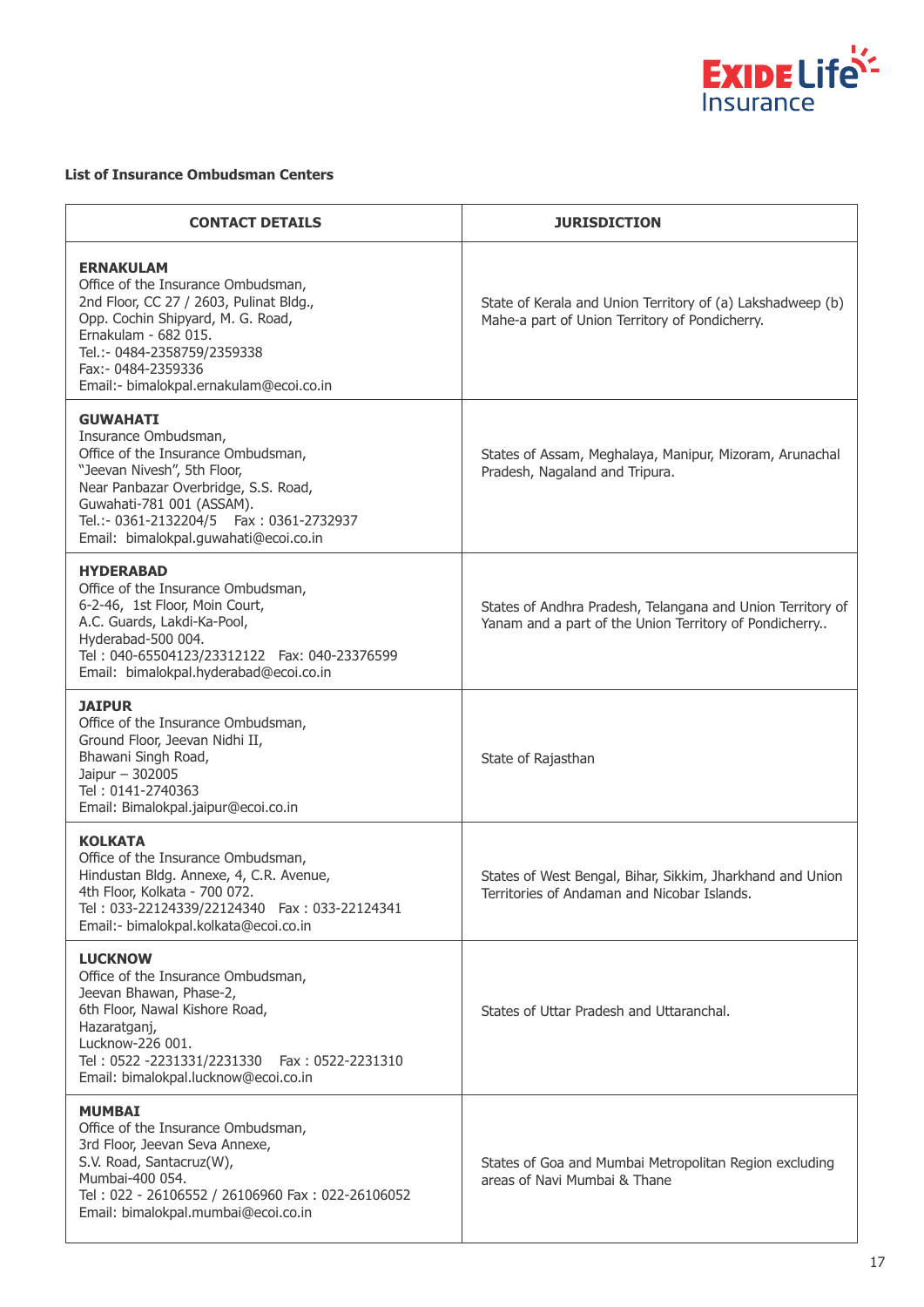

# **List of Insurance Ombudsman Centers**

| <b>CONTACT DETAILS</b>                                                                                                                                                                                                                     | <b>JURISDICTION</b>                                                                                                                                                                                                                                                                                                                                                                                                  |
|--------------------------------------------------------------------------------------------------------------------------------------------------------------------------------------------------------------------------------------------|----------------------------------------------------------------------------------------------------------------------------------------------------------------------------------------------------------------------------------------------------------------------------------------------------------------------------------------------------------------------------------------------------------------------|
| <b>NOIDA</b><br>Office of the Insurance Ombudsman,<br>Bhagwan Sahai Palace,<br>4th Floor, Main Road,<br>Naya Bans, Sector-15,<br>Gautam Budh Nagar, Noida<br>Tel.: 0120-2514250 / 2514252 / 2514253<br>Email:- bimalokpal.noida@ecoi.co.in | States of Uttaranchal and the following Districts of Uttar<br>Pradesh: Agra, Aligarh, Bagpat, Bareilly, Bijnor, Budaun,<br>Bulandshehar, Etah, Kanooj, Mainpuri, Mathura, Meerut,<br>Moradabad, Muzaffarnagar, Oraiyya, Pilibhit, Etawah,<br>Farrukhabad, Firozabad, Gautam Budh Nagar, Ghaziabad,<br>Hardoi, Shahjahanpur, Hapur, Shamli, Rampur, Kashganj,<br>Sambhal, Amroha, Hathras, Kanshiramnagar, Saharanpur |
| <b>PATNA</b><br>Office of the Insurance Ombudsman,<br>1st Floor, Kalpana Arcade Building,<br>Bazar Samiti Road,<br>Bahadurpur,<br>Patna - 800 006.<br>Tel.: 0612-2680952<br>Email:- bimalokpal.patna@ecoi.co.in                            | States of Bihar and Jharkhand                                                                                                                                                                                                                                                                                                                                                                                        |
| <b>PUNE</b><br>Office of the Insurance Ombudsman,<br>Jeevan Darshan Bldg., 3rd Floor,<br>C.T.S. No.s. 195 to 198,<br>N.C. Kelkar Road, Narayan Peth,<br>Pune $-411$ 030.<br>Tel.: 020-41312555<br>Email: bimalokpal.pune@ecoi.co.in        | State of Maharashtra, Area of Navi Mumbai & Thane but<br>excluding Mumbai Metropolitan Region                                                                                                                                                                                                                                                                                                                        |

**Note:** For current ombudsman list please visit http://www.irda.gov.in

**IRDAI Notice:** Beware of Spurious/Fraud Phone Calls: IRDAI is not involved in activities like selling insurance policies, announcing bonus or investment of premiums. Public receiving such phone calls are requested to lodge a police complaint.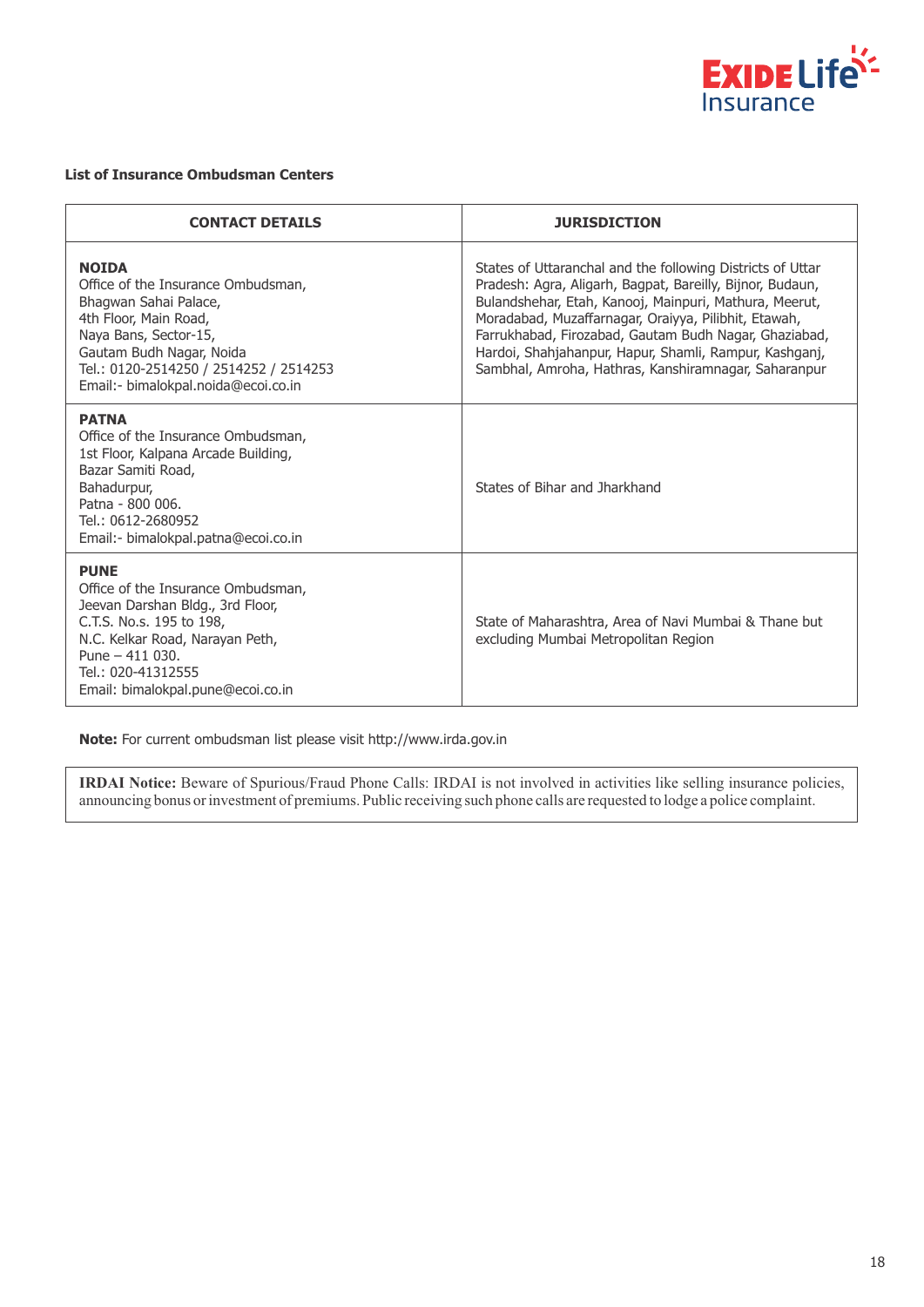

# ANNEXURE - I

# **Section 45 – Policy shall not be called in question on the ground of misstatement after three years**

Provisions regarding policy not being called into question in terms of Section 45 of the Insurance Act, 1938, as amended from time to time are as follows:

- 01. No Policy of Life Insurance shall be called in question **on any ground whatsoever** after expiry of 3 years from
	- a. the date of issuance of Policy or
	- b. the date of commencement of risk or
	- c. the date of Revival of Policy or
	- d. the date of Rider to the Policy
		- whichever is later.
- 02. On the ground of fraud, a Policy of Life Insurance may be called in question within 3 years from
	- a. the date of issuance of Policy or
	- b. the date of commencement of risk or
	- c. the date of Revival of Policy or
	- d. the date of Rider to the Policy

whichever is later.

For this, the insurer should communicate in writing to the insured or legal representative or Nominee or assignees of insured, as applicable, mentioning the ground and materials on which such decision is based.

- 03. Fraud means any of the following acts committed by insured or by his agent, with the intent to deceive the insurer or to induce the insurer to issue a life insurance Policy:
	- a. The suggestion, as a fact of that which is not true and which the insured does not believe to be true;
	- b. The active concealment of a fact by the insured having knowledge or belief of the fact;
	- c. Any other act fitted to deceive; and
	- d. Any such act or omission as the law specifically declares to be fraudulent.
- 04. Mere silence is not fraud unless, depending on circumstances of the case, it is the duty of the insured or his agent keeping silence to speak or silence is in itself equivalent to speak.
- 05. No Insurer shall repudiate a life insurance Policy on the ground of Fraud, if the Insured / claimant can prove that the misstatement was true to the best of his knowledge and there was no deliberate intention to suppress the fact or that such misstatement of or suppression of material fact are within the knowledge of the insurer. Onus of disproving is upon the Policyholder, if alive, or claimant.
- 06. Life insurance Policy can be called in question within 3 years on the ground that any statement of or suppression of a fact material to expectancy of life of the insured was incorrectly made in the proposal or other document basis which Policy was issued or revived or Rider issued. For this, the insurer should communicate in writing to the insured or legal representative or Nominee or assignees of insured, as applicable, mentioning the ground and materials on which decision to repudiate the Policy of life insurance is based.
- 07. In case repudiation is on ground of misstatement and not on fraud, the premium collected on Policy till the date of repudiation shall be paid to the insured or legal representative or Nominee or assignees of insured, within a period of 90 days from the date of repudiation.
- 08. Fact shall not be considered material unless it has a direct bearing on the risk undertaken by the insurer. The onus is on insurer to show that if the insurer had been aware of the said fact, no life insurance Policy would have been issued to the insured.
- 09. The insurer can call for proof of Age at any time if he is entitled to do so and no Policy shall be deemed to be called in question merely because the terms of the Policy are adjusted on subsequent proof of Age of life insured. So, this Section will not be applicable for questioning Age or adjustment based on proof of Age submitted subsequently.

# **[Disclaimer: This is not a comprehensive list of amendments. Policy Holders are advised to refer to Section 45 of the Insurance Act, 1938, as amended from time to time for complete and accurate details].**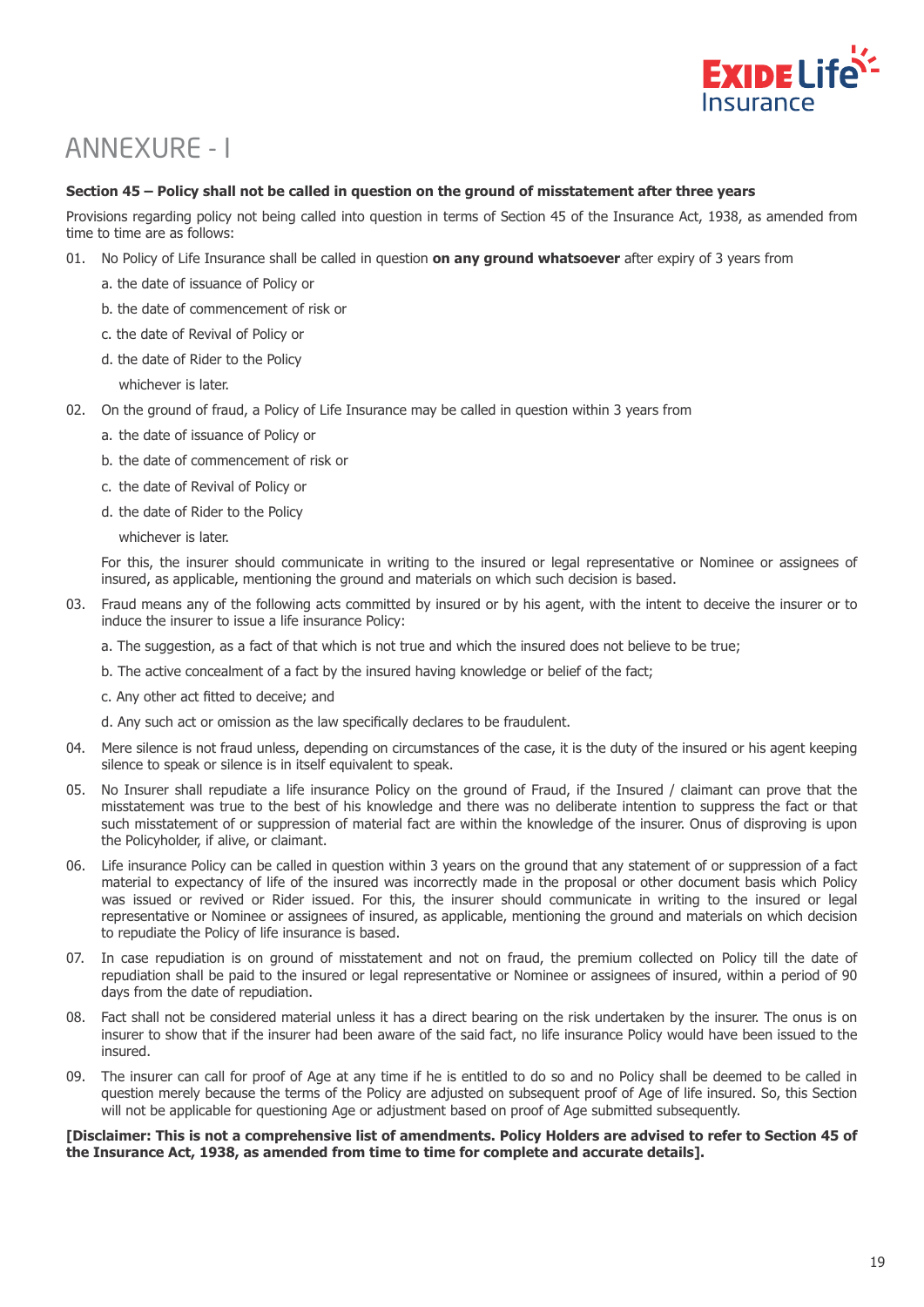

# ANNEXURE – II

# **Section 38 - Assignment and Transfer of Insurance Policies:**

Provisions regarding assignment or transfer of a policy in terms of Section 38 of the Insurance Act, 1938, as amended from time to time are as follows:

- 01. This policy may be transferred/assigned, wholly or in part, with or without consideration.
- 02. An Assignment may be effected in a policy by an endorsement upon the policy itself or by a separate instrument under notice to the Insurer.
- 03. The instrument of assignment should indicate the fact of transfer or assignment and the reasons for the assignment or transfer, antecedents of the assignee and terms on which assignment is made.
- 04. The assignment must be signed by the transferor or assignor or duly authorized agent and attested by at least one witness.
- 05. The transfer of assignment shall not be operative as against an insurer until a notice in writing of the transfer or assignment and either the said endorsement or instrument itself or copy there of certified to be correct by both transferor and transferee or their duly authorised agents have been delivered to the insurer.
- 06. Fee to be paid for assignment or transfer can be specified by the Authority through Regulations.
- 07. On receipt of notice with fee, the insurer should Grant a written acknowledgement of receipt of notice. Such notice shall be conclusive evidence against the insurer of duly receiving the notice.
- 08. If the insurer maintains one or more places of business, such notices shall be delivered only at the place where the policy is being serviced.
- 09. The insurer may accept or decline to act upon any transfer or assignment or endorsement, if it has sufficient reasons to believe that it is
	- a. not bonafide or
	- b. not in the interest of the policyholder or
	- c. not in public interest or
	- d. is for the purpose of trading of the insurance policy.
- 10. Before refusing to act upon endorsement, the Insurer should record the reasons in writing and communicate the same in writing to Policyholder within 30 days from the date of policyholder giving a notice of transfer or assignment.
- 11. In case of refusal to act upon the endorsement by the Insurer, any person aggrieved by the refusal may prefer a claim to IRDAI within 30 days of receipt of the refusal letter from the Insurer.
- 12. The priority of claims of persons interested in an insurance policy would depend on the date on which the notices of assignment or transfer is delivered to the insurer; where there are more than one instruments of transfer or assignment, the priority will depend on dates of delivery of such notices. Any dispute in this regard as to priority should be referred to Authority.
- 13. Every assignment or transfer shall be deemed to be absolute assignment or transfer and the assignee or transferee shall be deemed to be absolute assignee or transferee, except
	- a. where assignment or transfer is subject to terms and conditions of transfer or assignment OR
	- b. where the transfer or assignment is made upon condition that
		- i. the proceeds under the policy shall become payable to policyholder or nominee(s) in the event of assignee or transferee dying before the insured OR
		- ii. the insured surviving the term of the policy

Such conditional assignee will not be entitled to obtain a loan on policy or surrender the policy. This provision will prevail notwithstanding any law or custom having force of law which is contrary to the above position.

- 14. In other cases, the insurer shall, subject to terms and conditions of assignment, recognize the transferee or assignee named in the notice as the absolute transferee or assignee and such person
	- a. shall be subject to all liabilities and equities to which the transferor or assignor was subject to at the date of transfer or assignment and
	- b. may institute any proceedings in relation to the policy
	- c. obtain loan under the policy or surrender the policy without obtaining the consent of the transferor
		- or assignor or making him a party to the proceedings
- 15. Any rights and remedies of an assignee or transferee of a life insurance policy under an assignment or transfer effected before commencement of the Insurance Laws (Amendment) Ordinance, 2014 shall not be affected by this section.

# **[Disclaimer: This is not a comprehensive list of amendments. Policyholders are advised to refer to Section 38 of the Insurance Act, 1938, as amended from time to time for complete and accurate details].**